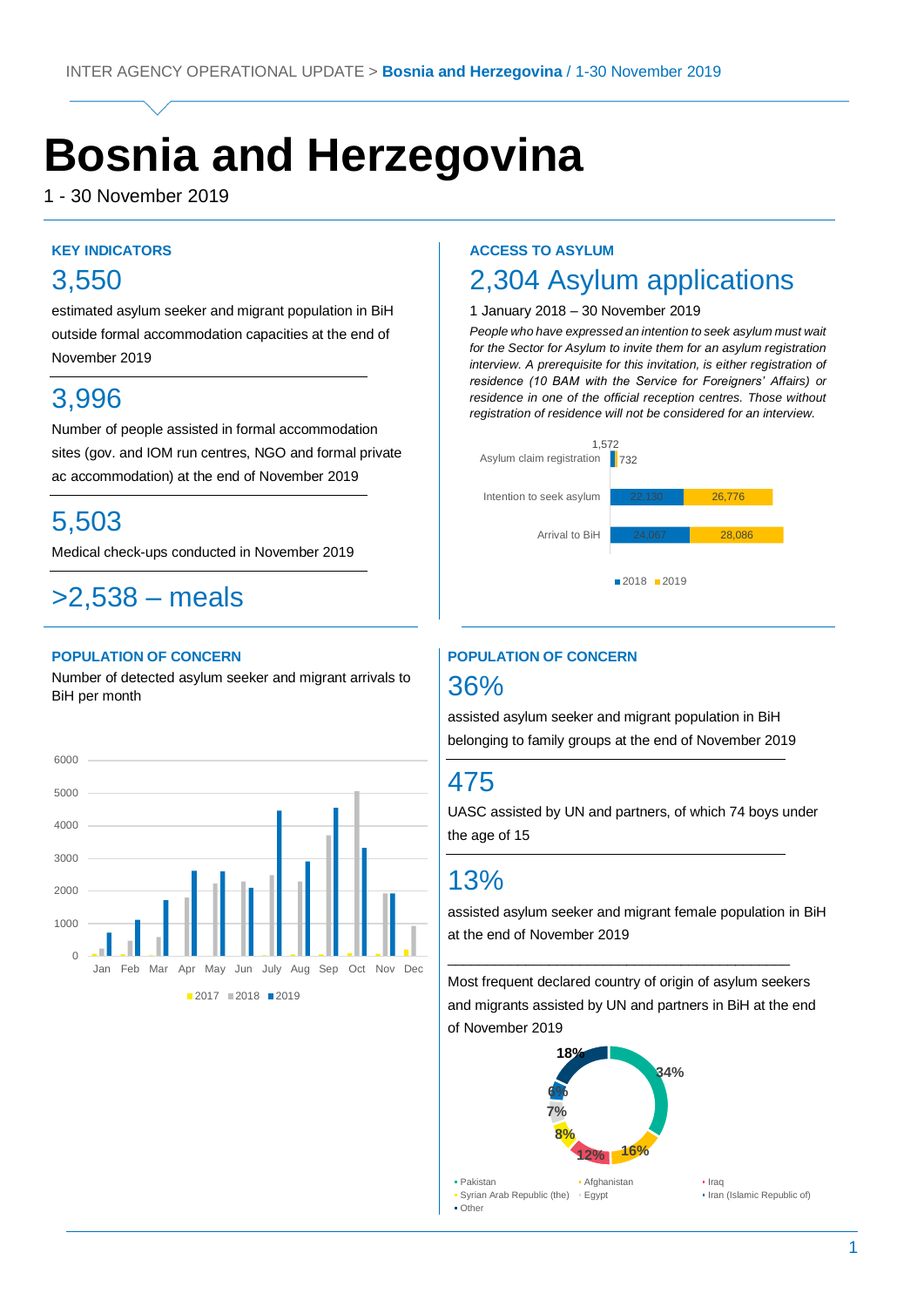### Priorities and key gaps

#### **Shelter:**

- Continue to advocate for the relocation of migrants, asylum seekers, and refugees from the Vučjak location to appropriate reception centres.
- Urgent need for relevant authorities to identify additional sites for accommodation solutions, preferably outside of USC, including for single males and protection-sensitive accommodation for vulnerable groups, in particular for UASC, LGBTI, GBV survivors and those at risk of GBV.
- Contingency planning and preparation to collectively and rapidly deploy staff and resources once new accommodation sites are identified.
- Advocate for streamlined and accelerated referral mechanisms to both the Delijaš Asylum Centre (AC) and the Salakovac Refugee Reception Centre (RRC) with the Ministry of Security (MoS).

#### **Protection:**

#### **International protection, documentation, and free legal aid**

- Advocate for improved migration management respecting all international and national human rights standards.
- Improve access to fair and efficient asylum procedures through a range of advocacy measures.
- Facilitate access to legal pathways and durable solutions for refugees, asylum seekers, and migrants.

#### **Protection environment and protection services inside TRCs**

- Establish pre-registration area with designated zone for vulnerable categories in all Temporary Reception Centres (TRC).
- Increase the number of cultural mediators/interpreters/translators to support actors in their work and facilitate migrant, asylum seeker, and refugee access to information and services; include more women mediators/interpreters.
- Continue strengthening and rolling out of MHPSS activities in the TRCs in USC and SC as these have proved essential, especially during the longer stay of migrants, refugees and asylum seekers (including single male population) in collective type of accommodation and/or upon exposure to physical hardships. .
- **■** Implement measures to limit the unauthorized entrance of unregistered people into the TRCs.
- Establish child safeguarding policies and adequately child-protection-trained personnel in all TRCs and outreach.

#### **Protection environment outside TRCs and protection outreach**

- Continue to advocate for the restoration of freedom of movement of migrants, asylum seekers, and refugees both within and to Una-Sana Canton (USC).
- Increase outreach activities and services to ensure an enhanced protection environment and humanitarian assistance for those outside of reception centres and for those denied entry into USC and in other parts of the country.
- Seek the termination of the disembarkation of UASC arriving to USC via Ključ and the delay of their referrals for appropriate accommodation and basic services.
- Reinforce referral and case management mechanisms for protection services for migrants, asylum seekers, and refugees residing outside of TRCs.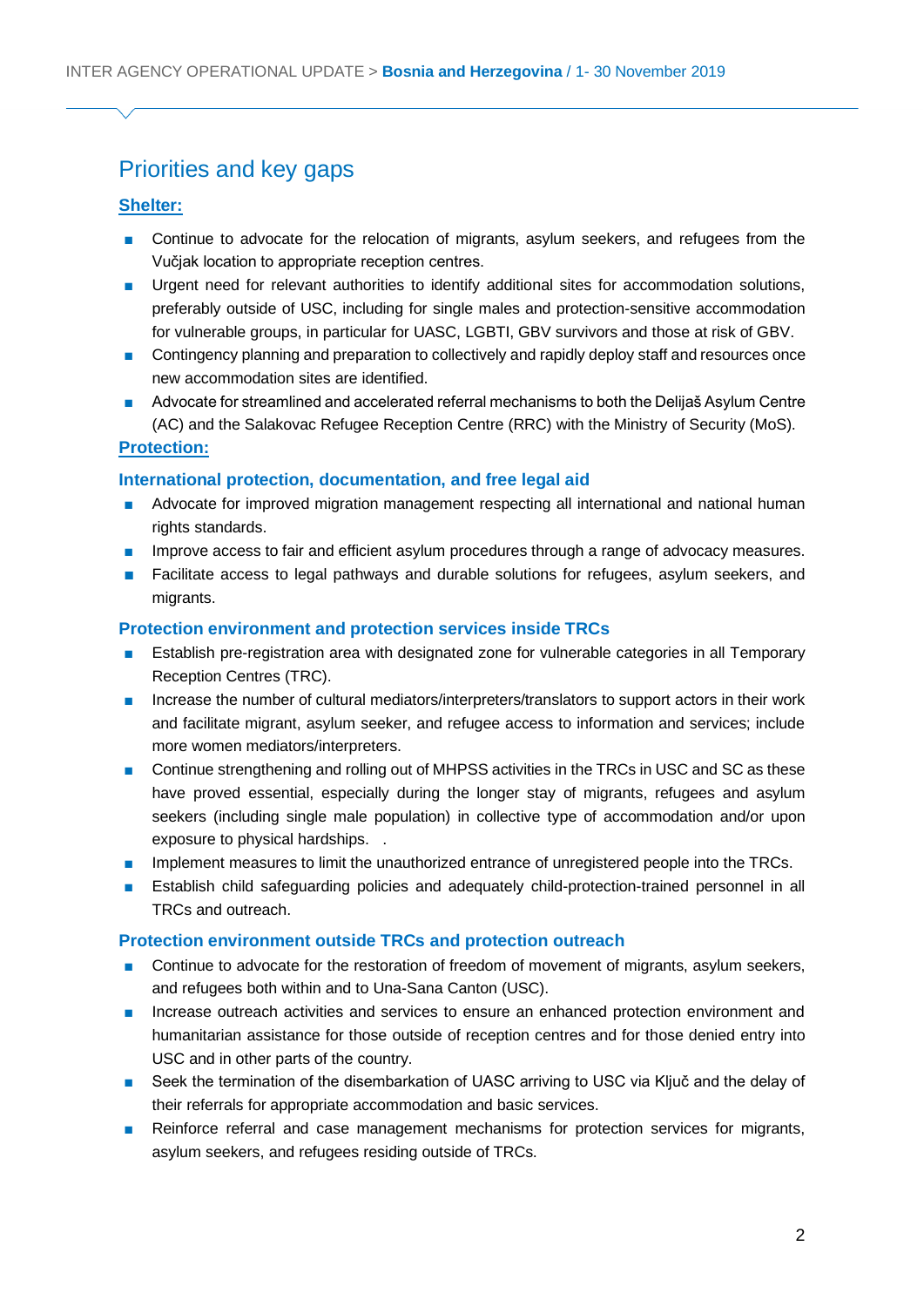- Continually map locations where migrants, asylum seekers, and refugees congregate outside of TRCs to better understand their extent, their needs, and to support protection outreach and the provision of humanitarian assistance.
- Strengthen mechanisms for the provision of urgent humanitarian support such as food, water, and first aid - to migrants, asylum seekers, and refugees in transit in BiH.

#### **Child protection**

- Advocate and work with Centres for Social Work (CSW) for solutions to foster families for UASC and use of available accommodation facilities for care of UASC.
- Capacitate CSWs to conduct best interest assessment (BIA) and best interest determination (BID) of refugee and asylum-seeker children.
- Ensure access of UASC to education, recreational activities, psychosocial support and free legal aid and information.
- Increase the capacities for quardianship and child protection in USC to enable adequate BIA/BID, case management, individual care plan and provision of services for every UASC.
- Ensure timely guardianship appointments for UASC and clarify the roles and responsibilities of legal guardians.
- Establish common agreement on procedures for accommodating UASC in the Miral TRC.
- Enhance reception capacities for UASC at the Miral TRC, including the provision of basic services, a designated zone, and regularly register UASC on the site to ensure access to these basic services and protection.
- Seek and implement solutions to better cope with the high number of arrivals of UASC and the high turnover of this category.
- Ensure the presence of child protection mobile teams at points of entry into to USC.
- Strengthen outreach work by deploying additional workforce to support CSWs.
- Develop tools and build the capacity of the SFA to properly identify UASC/conduct age assessments where needed and foster cooperation between the SFA and CSW to improve UASC identification.
- Seek and implement a solution vis-à-vis the increased number of 'fake family compositions' with at least one UASC who is instrumentalized for favourable accommodation.

#### **Extremely vulnerable individuals and GBV prevention and response**

- Follow-up on the implementation of gender-based violence (GBV) safety audits in the Sedra and Borići TRCs and conduct GBV safety audits in the Bira TRC.
- Further coordinate GBV prevention and response by prioritizing inter-agency GBV case management, requiring updated referral pathways and the utilization of available GBV services inside of and outside of TRCs.
- Assist the Federation of BiH Ministry of Health (MoH) and the USC MoH and Social Policy to strengthen healthcare professional preparedness vis-à-vis the revision and implementation of the upcoming protocol on Clinical Management of Rape (CMR) for USC.
- Continue to collect and analyse input on prevention of sexual exploitation and abuse (PSEA) and GBV training needs, gather and distribute online training links on PSEA and GBV, and coordinate the organization of trainings.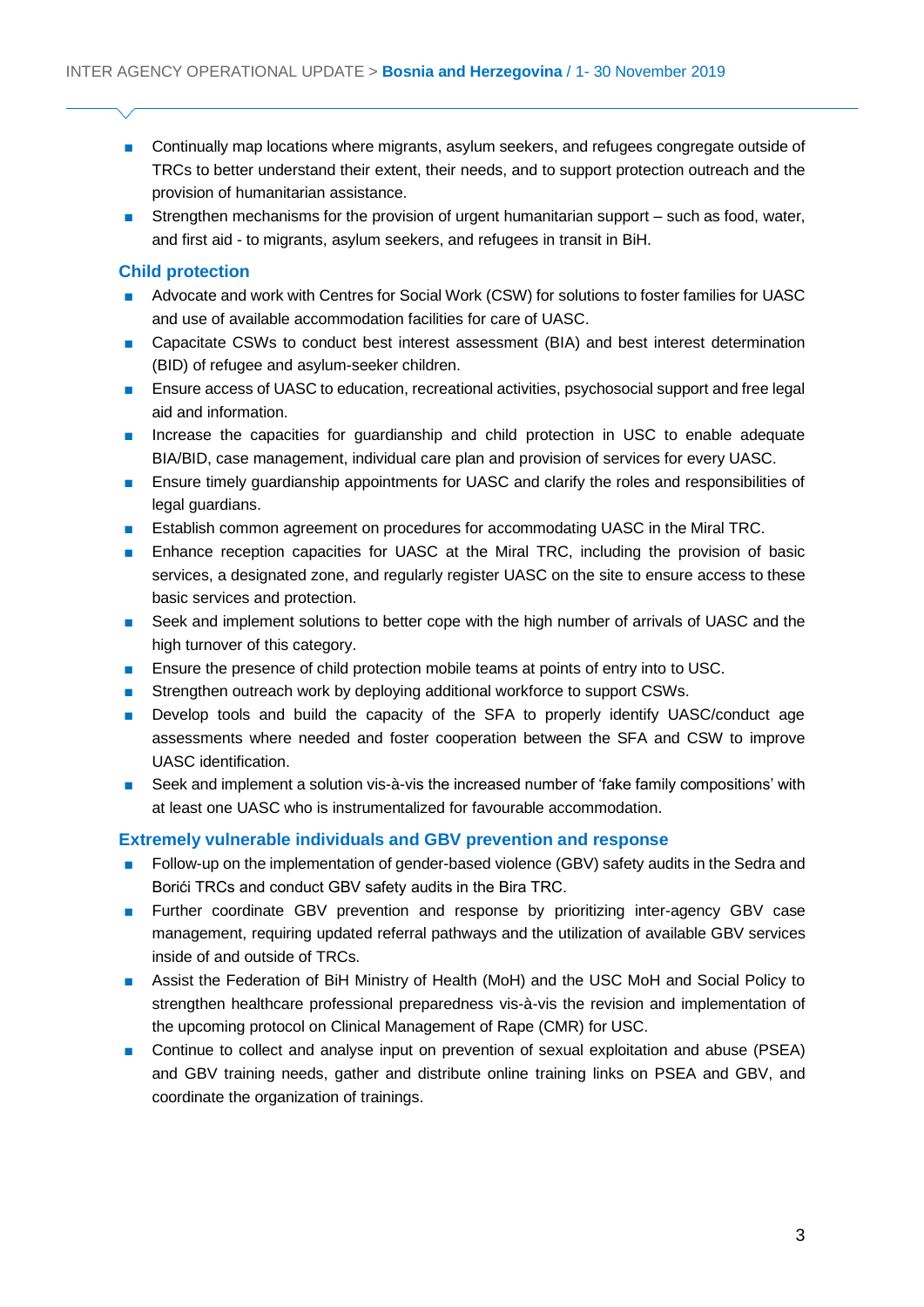■ Assist members of the GBV Working Group (WG) to adapt international tools for recording, storage, and exchange of information among key humanitarian services using elements of the GBV Information Management System (IMS).

#### **Health:**

#### **Primary and Secondary Healthcare**

- Further strengthen referral mechanisms for healthcare services for migrants, asylum seekers, and refugees outside of TRCs and ensure solutions are in place for the provision of healthcare to all, irrespective of legal status – specific solutions need to be found for those who take measures to minimize their visibility.
- Continue provision of the first aid in outreach to relieve pressure on medical teams in TRCs and health care institutions, including weekends and to provide at least basic care on the weekends.
- Streamline and enhance mechanism of dealing with complex health cases BiH wide collaboration should be strengthened in seeking solutions.
- Increase and improve quarantine capacities in all the temporary reception cetres as toenable full application and adherence of already developed SoPs.
- Raise awareness about personal hygiene and overall sanitation in TRCs; increase adherence to all developed protocols to avoid larger health care concerns typical for winter conditions and act in line with cost-effectiveness.

#### **Mental Healthcare Services**

■ Seek solutions to address gaps in provision and availability of services for patients with mental health problems and those in need for extended rehabilitation therapy, as well as for patientssubstance users.

#### **Paediatric Healthcare**

- Ensure dentistry for migrant, asylum seeker, and refugee children
- Seek continual resources to ensure that all new-born migrant, asylum seeker, and refugee children have access to full a vaccination programme, as well as that all children have access to regular vaccination according to the national vaccination schedule.
- Continue to raise awareness of the importance of immunization among parents and the community.
- Increase and improve quarantine space for UASC and families with children..
- Capacitate local Primary Health Centres (e.g PHC Bihac) to respond to a larger need for medical examinations (laboratory analyses and microbiology tests of various specimen) for primary school children prior to school enrolment, as well as for full scope immunisation calendar.

#### **Sexual and Reproductive Healthcare**

- Continued monitoring and improved access to sexual and reproductive health (SRH) services.
- Continuous sensitization of humanitarian staff and training in survivor centred GBV response and SEA principles.
- Ensure use of the SOP for Multi-sectoral Coordination, Prevention, and Provision of Services to Survivors of Gender Based Violence in Emergencies (GBViE) in USC.
- Assist MoH FBiH and the MoH and Social Policy of USC in strengthening preparedness of healthcare professionals in revision and implementation of upcoming protocol on CMR for USC.

**NFI:**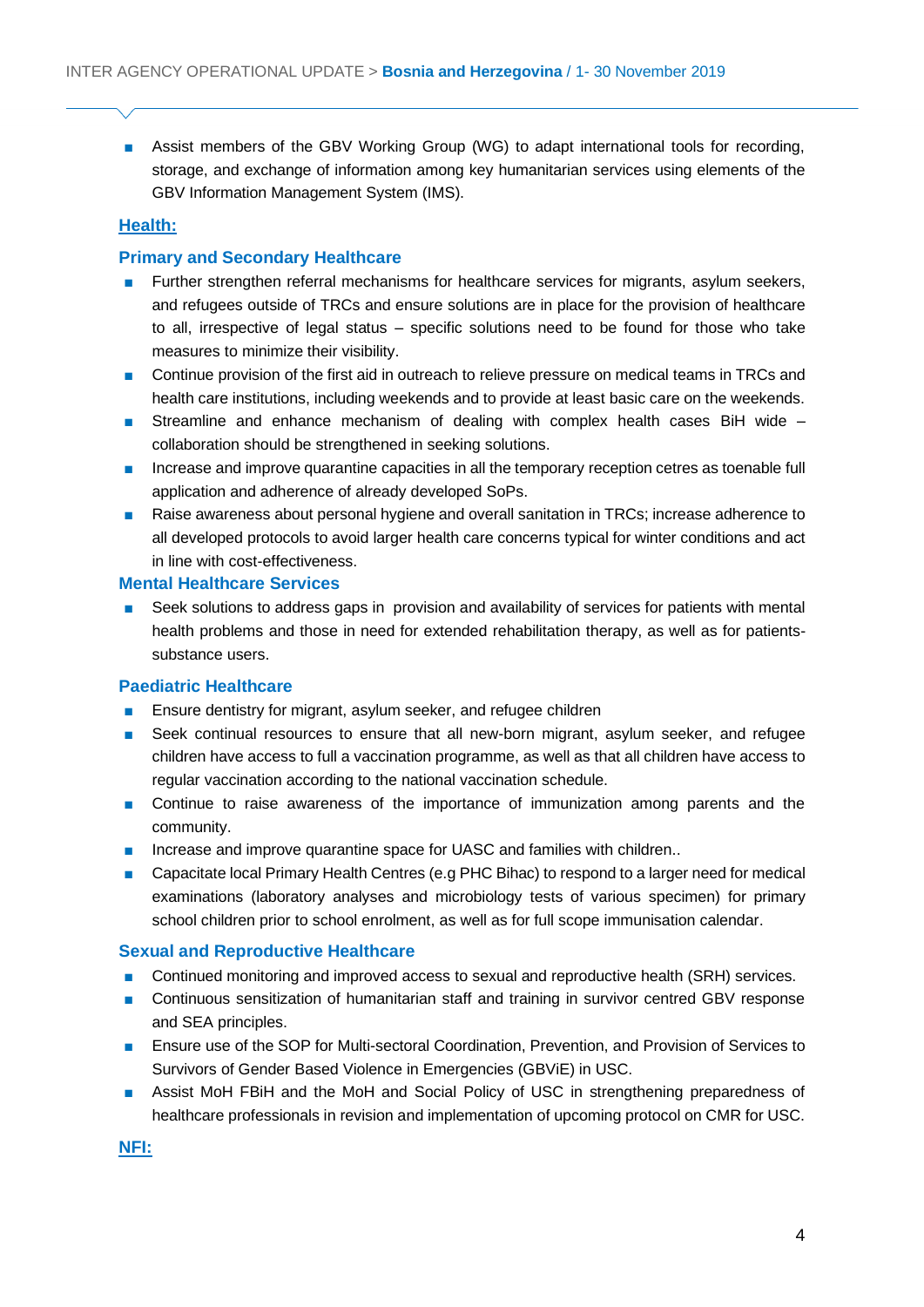■ Make additional NFIs available to meet the needs of the increased number of migrants, asylum seekers, and refugees, especially winterized NFIs for the coming autumn/winter season.

#### **WASH:**

- Increase the availability of WASH services to those residing outside of TRCs.
- Seek and implement solutions to reduce damage caused by migrants, asylum seekers, and refugees to WASH facilities in the Miral and Bira TRCs.
- Ensure sufficient hot water in the Sedra and Bira TRCs.

#### **Food:**

- Improve the system of complementary nutrition for young children and pregnant and lactating women in the Bira and Borići TRCs.
- Improve coordination between health actors and the Red Cross to ensure that doctors' prescriptions of special dietary requirements can be followed in a timely manner.

#### **Education and Leisure:**

- Intensify efforts to integrate primary-school age UASC into formal education.
- Advocate for all children older than 15 to have access to high school education and learning.
- Advocate for approval from the government of HNC for all asylum seeker children in Salakovac to access primary education in the public education system. (Approval by the cantonal government for this remains pending.)

#### **Durable solutions and social cohesion:**

- Advocate for and support the authorities to plan and implement holistic policies and programmes directed at the local integration of persons granted international protection in BiH.
- Seek additional funding to properly support initiatives aimed at promoting social cohesion and interactions between migrants, asylum seekers, refugees, and the local population in host communities, especially for initiatives engaging single men.

#### **Security and safety:**

■ Continuously work to improve the security situation in the Miral and Bira TRCs focussing on nonsecurity and preventative measures, such as leisure activities, psychosocial support etc. as currently capacities only allow for limited services.

### Key Updates and Operational Context by Sector

#### **Population:**

The authorities in Bosnia and Herzegovina (BiH) detected the arrival of 52,153 migrants, asylum seekers, and refugees to the country between 1 January 2018 and 30 November 2019 – an average of over 2,200 per month. The majority continue to arrive overland in an irregular manner (i.e. at nonofficial border crossings) at several entry points. It is estimated that about 8,000 migrants, asylum seekers, and refugees remain in BiH in need of a range humanitarian assistance at various locations, especially in Sarajevo and USC. The latter location continues to be linked to attempts to enter Croatia and the European Union. Migrants, asylum seekers, and refugees in transit through those locations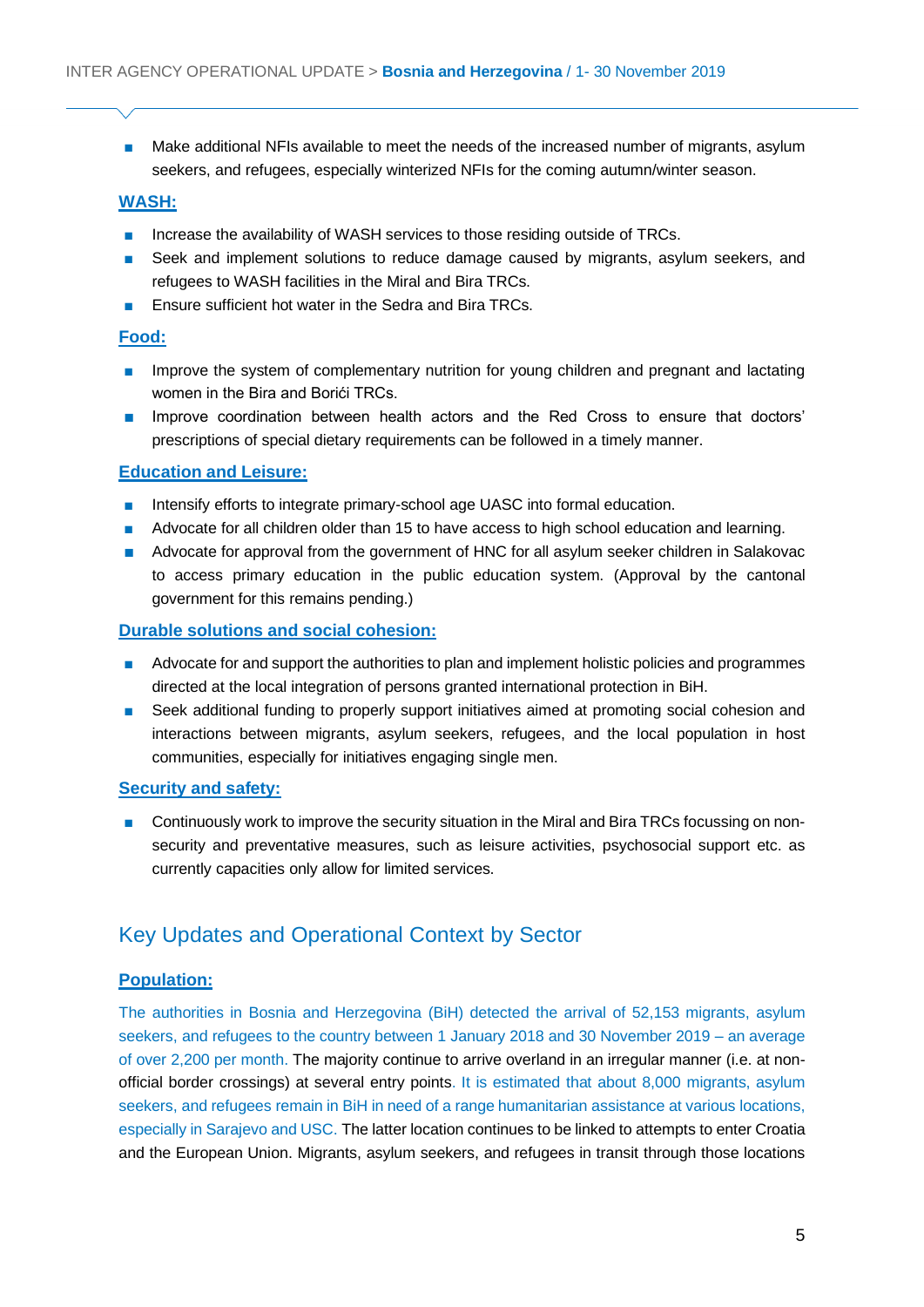as well as in other parts of BiH are in need of humanitarian support. More detailed population estimates with age, gender, and location information are available in the 3W table towards the end of this document.

In November 2019, the largest declared Country of Origin (CoO) among newly arriving migrants and asylum seekers was Afghanistan (31 per cent), followed by Morocco (20 per cent), Egypt (11 per cent), Pakistan (11 per cent), the Syrian Arab Republic (eight per cent), and Iraq (eight per cent). The composition of arrivals – according to declared CoO – varies over time, as shown in the below chart.



#### **CCCM**

IOM Centre Management staff led CCCM meetings in the Bira, Borići, Miral, Sedra, and Ušivak TRCs with the participation of all partner agencies. One of the key discussions points in November was to limit unauthorized entries to the TRCs and between the quarantines and the general TRC areas. The introduction of temporary ID cards for persons in quarantine was proposed and discussed as a solution that would limit the spread of infectious diseases amongst the centre population, while also limiting unauthorized entries to the pre-screening and quarantine areas.

House rules and inter-agency complaint and feedback mechanisms are in place in all TRCs and continued to be improved and amended together with partner agencies. Community Feedback Committees are established in all TRCs, with representation of IOM CCCM staff, partner agencies, and the centre population main nationalities represented. They are responsible for the regular review and follow-up on feedback received through the mentioned mechanism. In November, IOM centre management raised the need to significantly improve the community-based complaint and feedback mechanism, as it is rarely used by the centre population hence a need to advertise and raise awareness of the mechanism or introduce an alternative mechanism. For example, in centres with a high turnover, meetings cannot be held as community representatives have left for the game.

Community Representative Councils meetings are also held. These councils' meetings are organized by IOM with partner agencies, serving as a platform for discussion of TRC issues, dialogue between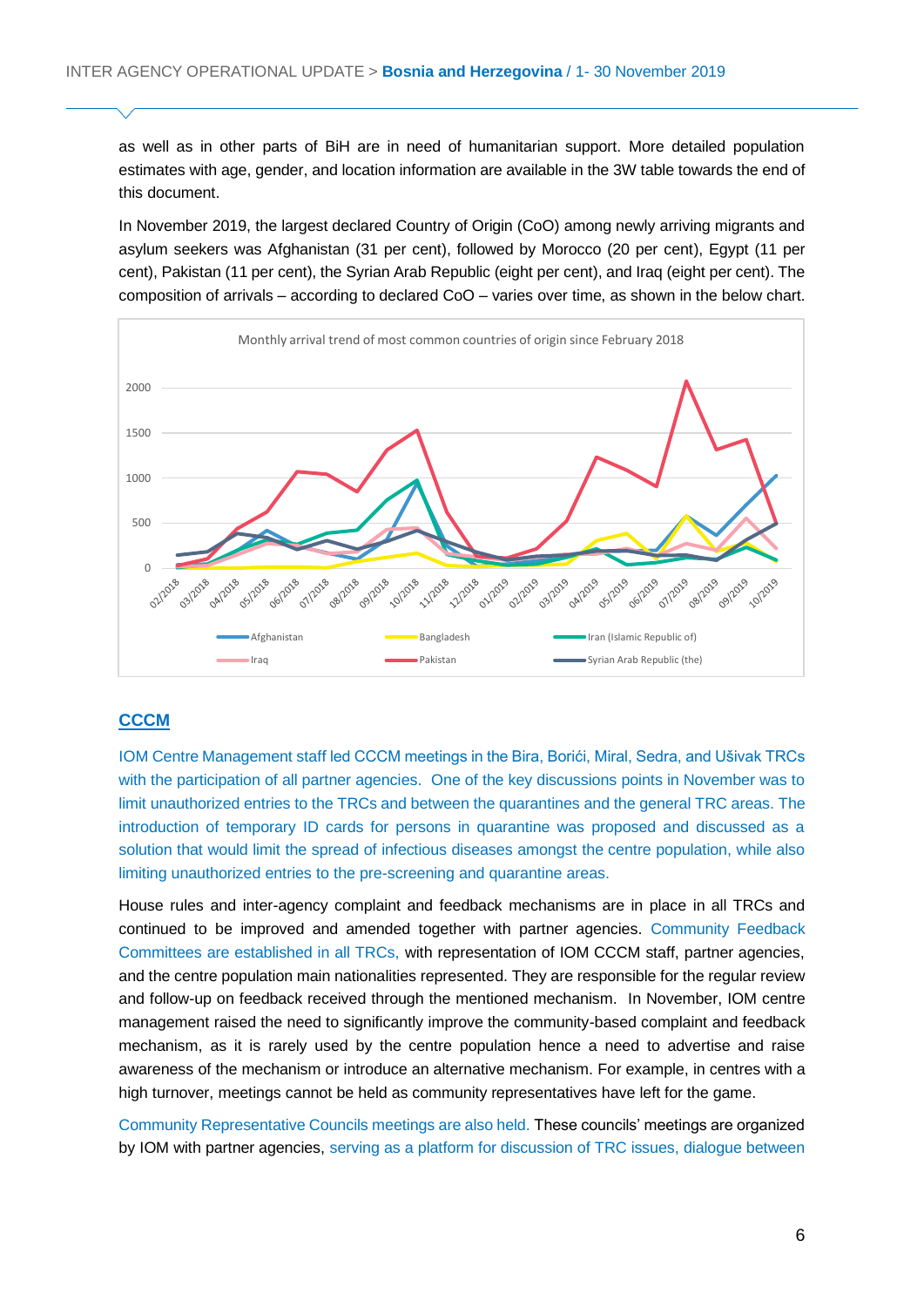centre populations and centre management, and for conflict prevention and resolution. Council meetings should be held weekly; however this was not always possible either because both partner organizations were unavailable to participate or elected community leaders' attempted to move onwards. IOM addressed this issue in November during CCCM meetings. It was agreed, among partners to strive to hold Councils more often and to elect temporary community representatives. In November, Council meetings took place in Sedra, Miral, Borići, and Usivak TRCs. One of the topics discussed was the need for additional voluntary social activities (Usivak and Borići).

IOM also established and has been running info-desks in the Sedra, Bira, Borići, Miral, and Ušivak TRCs. Those are points where the centre populations can access information about available assistance and protection services within and outside of the TRCs and ask questions, submit feedback and complaints, or report incidents. There is also a platform used by IOM TRC management and other partner agencies used to communicate and share information and updates with the TRC populations. IOM has been screening a video containing house rules, service schedules and similar relevant information on the public TV displays in TRCs in USC.

IOM has conducted comprehensive beneficiary satisfaction surveys on a monthly basis<sup>1</sup>. From November onwards, these surveys will be conducted on a quarterly basis allowing for a larger sample representative of all main nationalities and demographic groups. Surveys are anonymous and capture the satisfaction of all services provided in the centres.

#### **Accommodation/Shelter**

The UN Country Team continues to consider the Vučjak location inadequate vis-à-vis the reception of migrants and asylum seekers and calls for the authorities to immediately cease relocations to this site and to allow migrants and asylum seekers already relocated to this site to return. Vučjak poses very significant health and safety risks and is not equipped to accommodate migrants and asylum seekers in accordance with international standards.

As of 30 November, the maximum available capacity across eight formal and informal centres in BiH (USC, Sarajevo Canton, and HNC) was 4,175, not including safe accommodation made available to a limited number of particularly vulnerable cases or spaces in the Immigration Centre. The approved capacity limit of 3,200 migrants and asylum seekers in USC remained unchanged, effectively reducing the overall capacity in the country and in USC – for example the Bira TRC has a maximum approved capacity of 1,500 beds but could potentially host up to 2,000 people.

*<sup>1</sup> Data for the monthly reports are based on data from the 20th of the previous month to the 20th of the current month approximately.*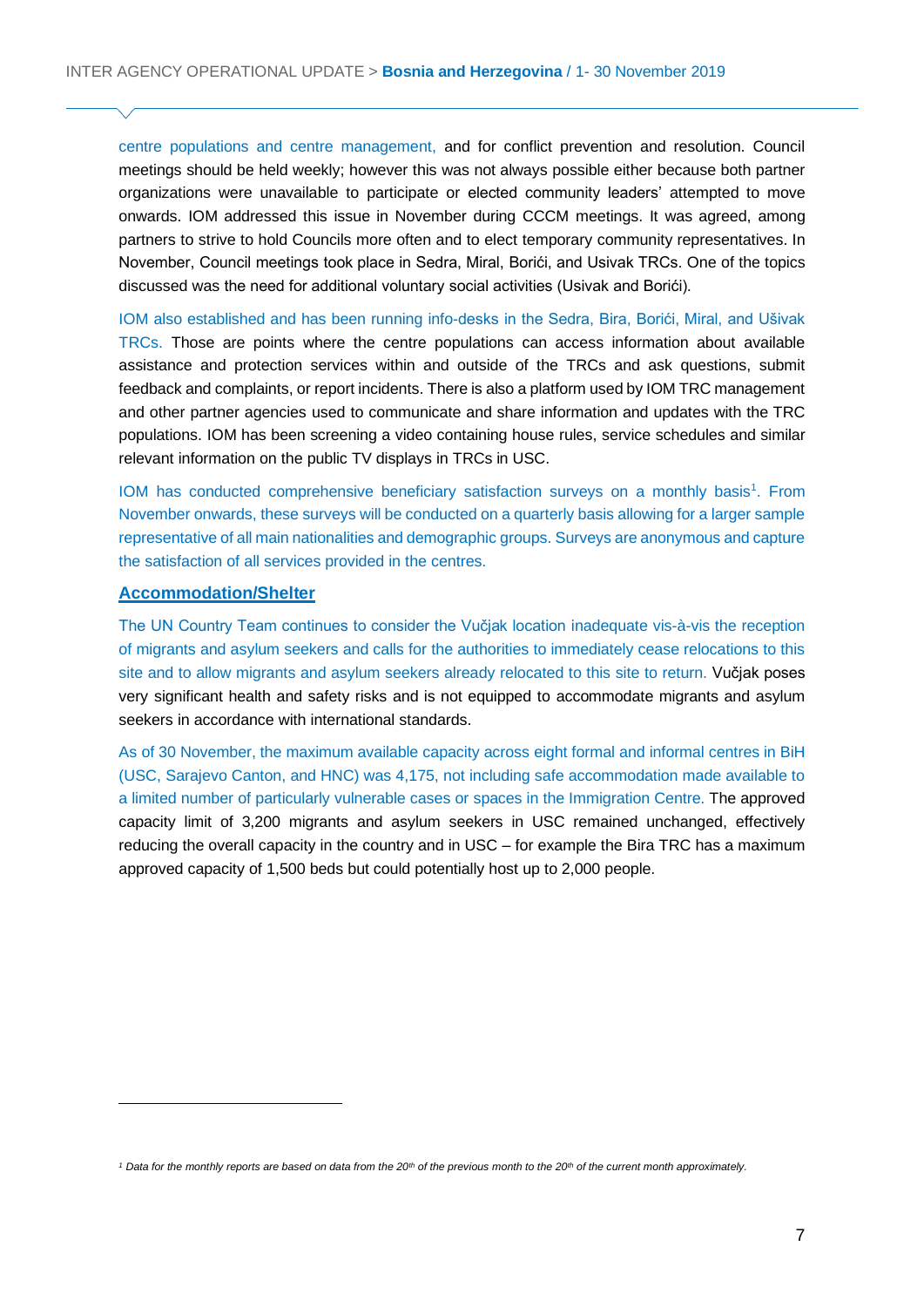

A notable increase with regard to the large number of families with children and UASC arriving to the TRCs in November, some of whom could not be accommodated, once again highlighted the need for additional appropriate protection-sensitive accommodation capacity. At the same time, the Delijaš Asylum Centre, with a capacity of 154 persons, hosted only 38 persons, and the Salakovac Refugee Reception Centre, with a capacity of 213 persons, hosted only 187.

Given the discrepancy between suitable accommodation and the population in-country, an unidentified number of migrants, asylum seekers, and refugees are privately accommodated, sleeping rough, or squatting, primarily in USC and to a lesser degree in Sarajevo and Tuzla Canton.

UNHCR, UNICEF, DRC, and Save the Children, in collaboration with other actors on the ground, work to identify, profile, and prioritize cases for referral to appropriate spaces, as available. In November, the relocation of families accommodated in the Bira TRC to the Borići and Sedra TRCs (where the overall protection environment and services are more appropriate) continued. IOM provide transportation of identified vulnerable cases to appropriate TRCs.

The TRCs continued to experience a high turnover rate in November related to the number of arrivals as well as onward movement attempts. Allocating vacated spaces remained a challenge as most do not announce their departure, leaving it unclear if a given space is available. Moreover, in November, IOM continued to receive a high number of requests from the SFA for IOM to transport people back to the TRCs in USC following failed attempts to cross the border (taking up a significant share of IOM centre staff time to the detriment of their presence in the TRCs).

IOM maintenance staff constantly work to improve the TRCs, repairing and replacing facilities. In November, IOM finished repainting the walls in Borići TRC to disinfect the residential area as well as to get rid of stains and refresh the rooms of the centre population. They also started painting the walls in Sedra TRC, where in total 18 bedrooms of beneficiaries were repainted.

#### **The below accommodation and shelter were available in BiH in November:**

#### **Sarajevo Canton**

**The Ušivak TRC (opened in October 2018),** in Hadžići Municipality, is a mixed profile centre, predominantly for single men, but also for families and vulnerable migrants, asylum seekers, and refugees. The centre is managed by the SFA, with support provided by IOM who oversees the daily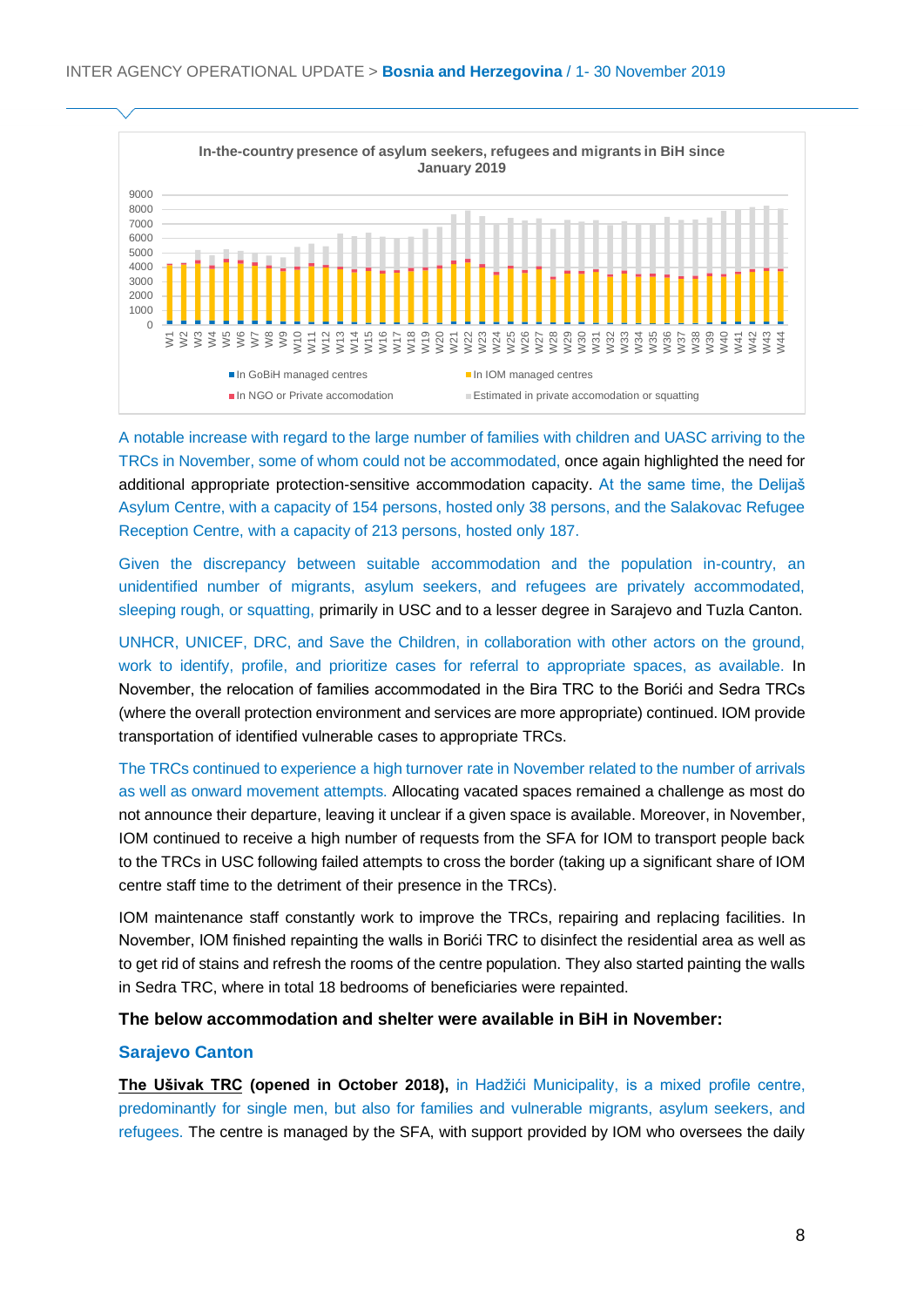running of the centre in coordination with partners providing other services. IOM CCCM staff and security personnel are present 24/7. The Ušivak TRC currently provides up-to 800 beds.

#### At the end of November, the site hosted 854 migrants and asylum seekers. The centre was at full throughout the month, with irregular entries occasionally overwhelming the centre's capacity.

In the beginning of November, the construction works to finalize the prefabricated housing units in Usivak TRC were completed, having a capacity of 172 beds, and was officially handed over to the SFA. Due to prolonged administrative processes of the public electricity company, the installation of a new electric power distribution unit has been delayed. Therefore, IOM procured a 100KW generator that will serve the building over the winter months.

**The Delijaš Asylum Centre (AC) (in operation since 2014),** in Trnovo Municipality, exclusively accommodates individuals who have sought asylum in BiH and is managed by the SA of the MoS, with management, services – including free legal aid, psychosocial support, and primary healthcare - and running costs supported through a partnership with UNHCR. The Delijaš AC has a maximum capacity of 154 spaces.

At the end of November, 38 asylum seekers were accommodated at the Delijaš AC. Referrals to the centre are limited by strict conditions put in place by the SA of the MoS. On occasion, asylum seekers refuse to be accommodated there, among other factors, because the remote location of the AC. In particular, complaints have been made about the lack of internet, the poor telephone reception at the location, and the lack of sufficient transportation.

**An additional location in Sarajevo, called House of All,** managed by independent volunteers, continued to offer accommodation for up to 90 people in Sarajevo, largely to families, and provides several key services to residents. VP, BHWI and DRC, respectively, provide free legal aid, psychosocial support and health care assistance to the residents.

#### **Una-Sana Canton**

The SFA has dedicated focal points at Sedra and Borići TRC, while IOM continues to support the management and coordination of the centres. MoUs defining the centre management and coordination for the Miral and Bira TRCs remain to be signed.

**The Borići TRC (opened in January 2019 following a complete renovation supported by the EU)**, in the City of Bihać, exclusively hosts families with children, UASC, and other vulnerable groups. IOM staff and security personnel, as well as UNICEF and Save the Children child protection officers (CPOs), are present 24/7. The currently approved maximum capacity is 430.

At the end of November, the site hosted 319 migrants and asylum seekers. IOM maintenance staff continuously works on refurbishing the site and making the site more suitable for families to live in. In November, IOM disinfected and painted the walls of bedrooms and set up window curtains and procured and installed additional oil radiators to ensure proper heating for the winter. Other smaller repairs of the interior and infrastructure included the repair of the toilet cistern, reparation of taps, shower hoses, a water heater, and the entrance door.

**The Bira TRC (opened in October 2018),** in the City of Bihać, predominantly accommodates single men, and on a temporary basis, families with children, and UASC. IOM staff and security personnel,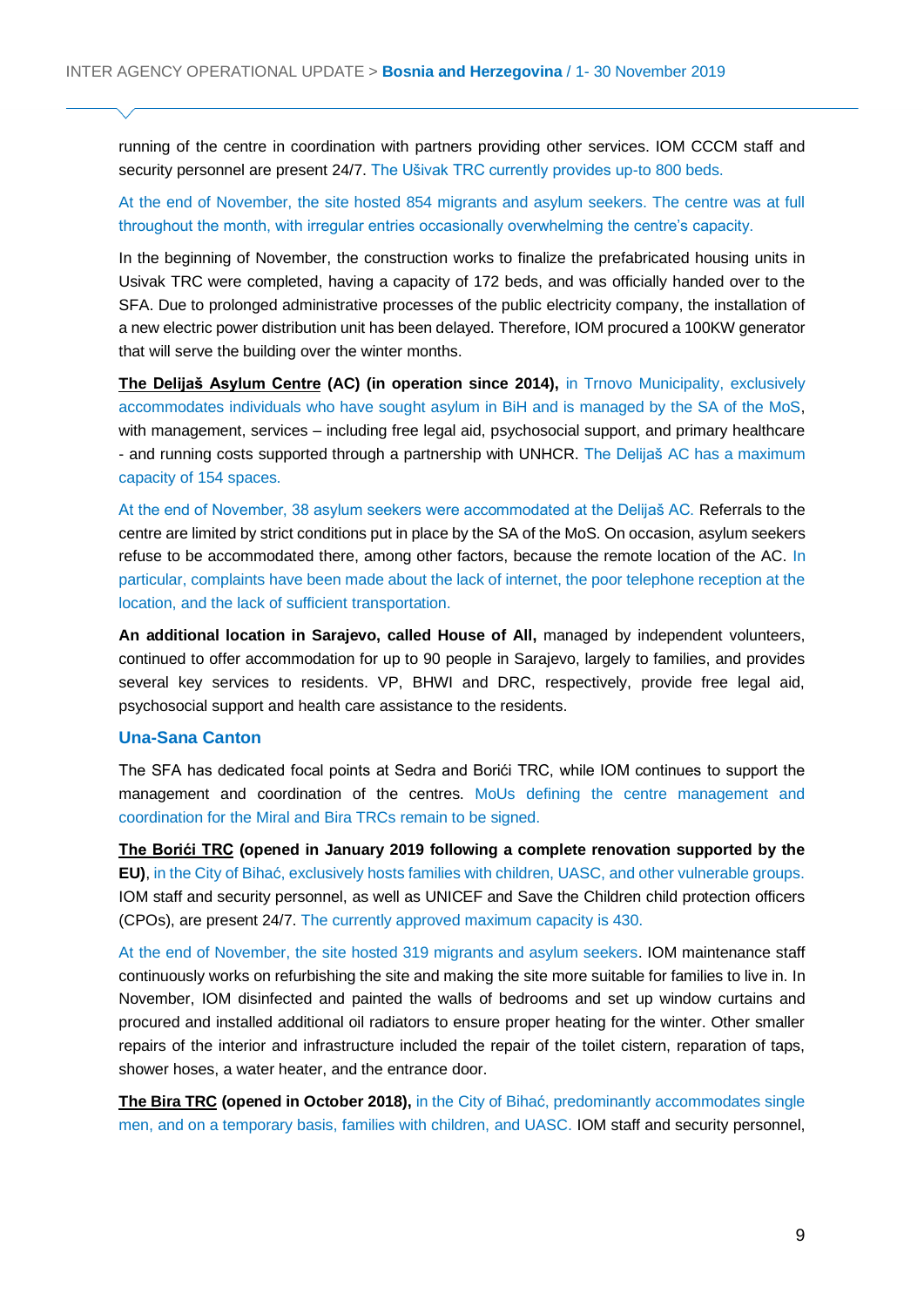as well as UNICEF and Save the Children CPOs, are present 24/7. While the Bira TRC has an approved accommodation capacity of 1,500, it has 1,595 beds.

At the end of November, the site hosted 1,707 migrants and asylum seekers, predominantly single men. Over the month, family members accommodated in the Bira TRC were regularly relocated to



the Borići and Sedra TRCs. The layout and organization of tents and beds in the centre is constantly readapted to respond to the fluctuations of the number and composition of migrants and asylum seekers. Therefore, in November IOM put effort to make more space for UASC in their designated area since the number of UASC arriving to the centre kept increasing.

IOM took measures to enhance the protection of UASC in the centre by setting up partition with metal bars separating the UASC and family zone from the single men zone. IOM also installed bars on the windows in the area designated for UASC in order to further secure and prevent persons from the outside from accessing the area unauthorized.

Additionally, IOM and partners put joint efforts to raise awareness on the protection of UASC. These efforts were

needed as on several occasions UASC accommodated in the designated UASC-zone in Bira TRC, often did not spend the night there but slept elsewhere in the areas for single men, raising clear protection concerns.

Heaters were also distributed to those staying in housing containers, and over 50 new beds were installed to replace broken ones.

Free Wi-Fi access was provided at the TRC by Télécoms Sans Frontières. The malfunctioning of electricity remains an issue.

A pre-registration area is part of the Bira TRC building and has three rooms with a total capacity of 52 beds (36 in one room, and eight twin rooms respectively). The pre-registration area accommodated 763 persons throughout the reporting month. IOM also extended the electricity wire to the preregistration area reinforcing the lighting of this area.

**The Miral TRC (opened in October 2018), in Velika Kladuša,** predominantly accommodates single men, and on a temporary basis, UASC. IOM staff and security personnel are present 24/7. The Miral TRC has a maximum capacity of slightly over 600, since the areas which were destroyed during the fire on 1 June are getting renovated and equipped with beds and mattresses.

At the end of November, the site hosted 651 migrants and asylum seekers. IOM maintenance staff continuously works to improve the site and cleaning staff regularly deep clean the centre premises. Due to a high demand of the open outside kitchen, IOM completed construction works on the inside kitchen for the centre population to be able to cook their own food. IOM maintenance staff also made two dining tables for the new kitchen at the request of beneficiaries in Miral TRC. Other minor works that were completed during November included works on the roof of the doctor's container, the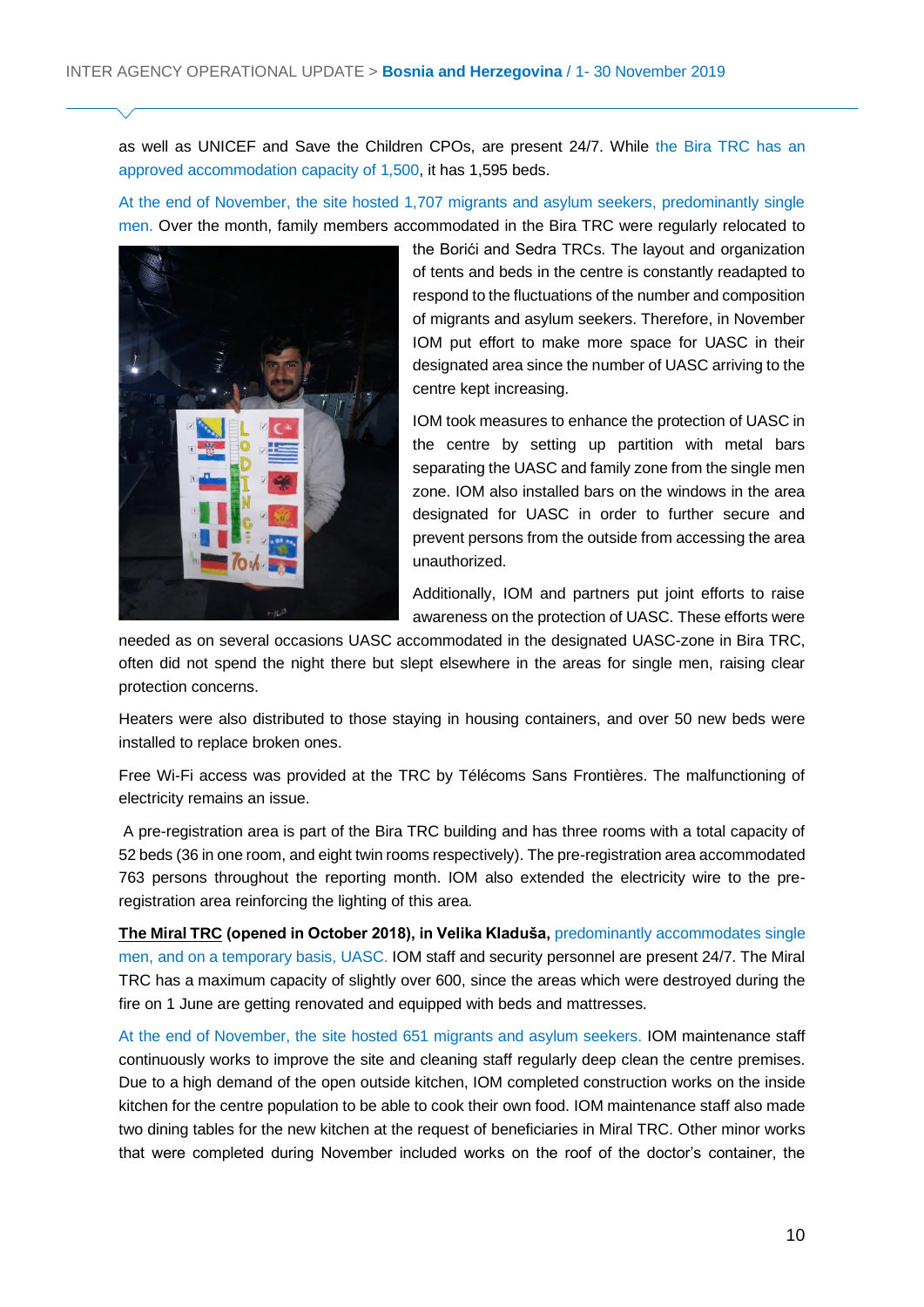replacement of two power outlets in the outside cooking area and the reparation of the electrical system in the indoor kitchen.

In anticipation of winter, IOM distributed heaters and focused on the works to increase safety of the persons of concern. For example, in Miral TRC new lighting was installed at the entrance to increase security during dark hours. Additionally, works to establish a fence securing the designated area for UASC preventing irregular entries and a new fence in front of AVRR container for further protection was finalized.

**The Sedra TRC (opened in July 2018), in Cazin Municipality,** is exclusively for families with children, UASC, and other vulnerable individuals who are prioritized for voluntary relocation from other sites in partnership with UNHCR, UNICEF, DRC, and other actors as relevant. IOM staff and security personnel, as well as UNICEF and Save the Children CPOs, are present 24/7. The site has a maximum capacity of 420 beds, of which 160 provide more privacy.

At the end of November, the site hosted 325 migrants and asylum seekers. The site continues to be affected by the poor conditions of the building's structure and the water, electricity and heating infrastructure. The pre-registration area accommodated 162 persons during November

In order to improve living conditions, IOM started painting rooms in Sedra TRC and renovating toilets. During November 18 bedrooms were repainted and two toilets were renovated. Additionally, window curtains were set-up, and heaters for the bedrooms were purchased and distributed. IOM repaired the boiler for the outside showers, and three boilers for the inside bathrooms. IOM also provided heaters to Medicines du Monde and Mother and Baby Corner, managed by Zene sa Une.

#### **Herzegovina-Neretva Canton**

**The Salakovac Refugee Reception Centre (RRC) (in operation since 2000)** near Mostar, provides accommodation to asylum seekers, refugees, and persons granted subsidiary protection. The centre management, services - with basic services, free legal aid, psychosocial support, and primary healthcare - and running costs have been continuously supported through a partnership with UNHCR since 2000. As part of the contingency plan of the BiH authorities the Salakovac RRC opened its doors to asylum seeking families as of May 2018, pursuant to a protocol between the Ministry for Human Rights and Refugees (MHRR) and the SA of the MoS. The Salakovac RRC has a maximum capacity of 213.

At the end of November, 187 asylum seekers were accommodated at this site. The MoS assumed responsibility for admitting families (from MHRR) to the Salakovac RRC which now follows strict rules, as with the Delijaš AC.

In **Tuzla**, during November IOM provided the NGO Puz with 12 bunk beds and mattresses for the accommodation of the most vulnerable persons in the Safe House in Tuzla.

#### **Protection:**

#### **International protection, documentation, and free legal aid**

In BiH, the asylum process is the responsibility of the SFA and SA of the MoS. A person first needs to express intention to seek asylum with the SFA and then, within two weeks of expressing intention, register an asylum claim (something which can take place upon invitation only) with the SA. The SA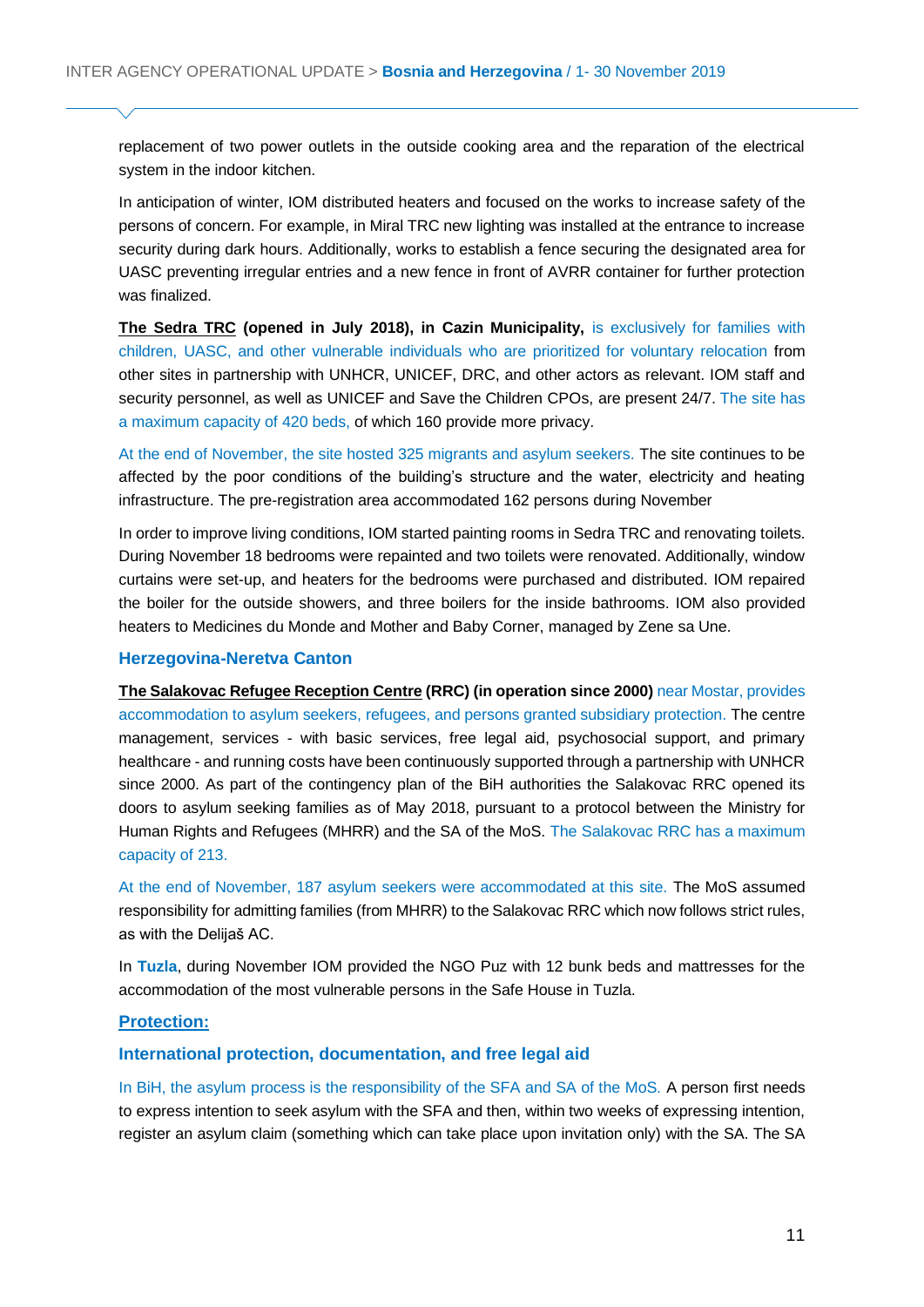are then responsible for evaluating and deciding upon someone's asylum claim. The MHRR is responsible once a person has been granted refugee status or subsidiary protection.

From 52,153 detected arrivals between 1 January 2018 and 30 November 2019, 48,906 (94 percent) formally expressed intention to seek asylum with the SFA. Of these, 2,304 (5 percent) chose and were able to formally lodge an asylum claim with the SA.

In November, there was a decrease in the number asylum seeker registrations, (41 for November while in October there were 234). Moreover, many who were registered are still waiting for asylumseeker cards. Due to the increased number of arrivals, MoS schedules registrations with delay.

Several factors continue to hinder fair and efficient access to asylum for those in need of international protection. The latest available information indicate that some 783 asylum seekers are awaiting refugee status determination (RSD) interviews or a decision on their claim. UNHCR is aware of a further 1,000 individuals who wish to register their asylum claim and have been unable to. Among others factors: the SA has limited capacity to register and process asylum claims; the need in some TRCs to register an address with the SFA and have a Certificate of Residence to register an asylum claim; challenges to registering an address at Bira and Miral TRCs, including the need to pay a BAM 10.00 administrative fee (including for those residing at the ŽsU safe house); limited visits by the SA to conduct asylum registrations; short notice for asylum interviews preventing proper preparation and attendance; that while although there is no legal provision that forbids the expression of intent to seek asylum on multiple occasions, the SFA re-issue attestations on intention to seek asylum on a caseby-case basis, often precluding people not considered to be vulnerable from expressing intent following the expiration of their initial expression; a lack of interpretation; restrictions on freedom of movement in USC.

Furthermore, and with specific reference to UASC, challenges remain regarding the appointment of legal guardians – a necessary first step to legal representation, the promotion of a child's well–being and the safeguarding of the best interests of the child, and to enter the asylum process.



This limited access, slowness issuing asylum seeker cards, as well as challenges reporting lost asylum seeker cards in several locations, prevent access to the rights provided by the Law on Asylum. Previously issued asylum seeker cards have also been allowed to expire, despite timely requests for their extension.

UNHCR and its partner VP work to promote access to the asylum procedure through information, free legal aid, and advocacy with relevant institutions and ministries. Legal assistance is provided at sites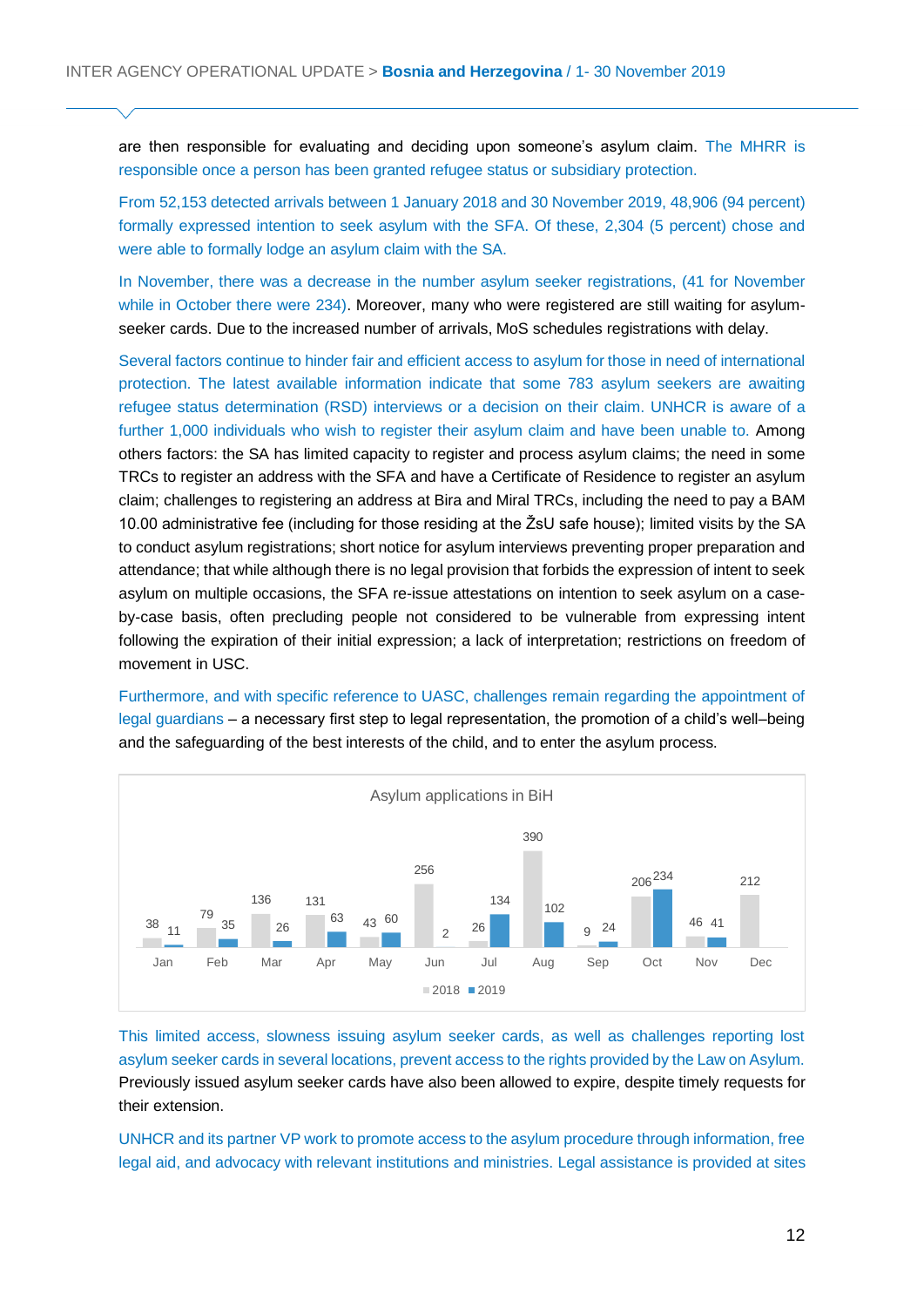throughout the country and the VP team works to ensure that asylum seekers and refugees are properly informed of their rights and are represented in the asylum procedure; VP also supports preparation for the interview procedure and compiles CoO information reports.

In November, VP provided information on the asylum procedure and free legal aid services to 2,245 asylum seekers and refugees across BiH, including representation for 586 cases. VP provide these services at formal and informal sites as well as at hostels and other forms of private accommodation.

Together, UNHCR and VP continued to conduct a specifically designed asylum and integration questionnaires in reception centres. The aim is to provide counsel on asylum procedures, identify those with a genuine interest in asylum in BiH, and to assess their integration potential.

#### **Protection environment and protection services inside TRCs**

A number of protection risks and concerns exist for migrants, asylum seekers, and refugees in BiH, many of which are exacerbated by either a lack of appropriate accommodation, in particular for UASC and families with children, or by generally inadequate accommodation conditions. A range of actors at the various accommodation sites operate in BiH and work to identify those in need and to directly provide or refer these migrants and asylum seekers to a range of protection related services. Among others, these services include transportation to and from key services, interpretation, free legal aid, protection sensitive accommodation, psychosocial support, child protection, and SGBV related services, referral to medical care, and ad hoc provision of basic needs such as food, water, and NFIs.

The UNHCR protection team conducts weekly visits to monitor the protection environment in all reception centres and to work to identify and address protection issues. The protection team also makes ad-hoc visits to the Immigration Centre. The UNHCR protection team, in cooperation with other protection partners, work to identify vulnerable individuals including through systematic profiling, provide information, and make referrals to relevant service providers. UNHCR and their partners also organise focus group discussions (FGD) with residents in order to identify and address protection concerns as well as widen communication channels with asylum seekers and refugees. In November 4 FGDs were organised in all four TRCs in USC.

Throughout the month, DRC protection monitoring teams and staff conducted protection related activities in TRCs including provision of information, identification of protection needs and gaps, identification of vulnerable individuals, profiling and referrals to authorities and services, as well as psychosocial support, GBV, and Mental Health and Psycho-Social Support (MHPSS) case management. DRC also undertake a range of community-based protection activities and initiatives, including to strengthen community participation and engagement. Activities were conducted in USC, in the Bira, Borići, Sedra, and Miral TRCs, as well as in Sarajevo at the Ušivak TRC, and in HNC at the Salakovac RRC. These protection monitoring officers also supported DRC's health program component, ensuring protection mainstreaming throughout.

In November, DRC protection outreach teams profiled 151 vulnerable migrants, asylum seeker, and refugees, including family members, UASC, and vulnerable single adult males newly arriving to reception centres in USC or returning after unsuccessful attempts to cross the border. They were all referred to the authorities and partner agencies for various services (209 referrals were conducted). Further, and supporting the health response in USC, TRC Usivak in Sarajevo and RRC Salakovac, DRC Protection Monitoring Officers identified and referred 1067 persons in need (72 children, 98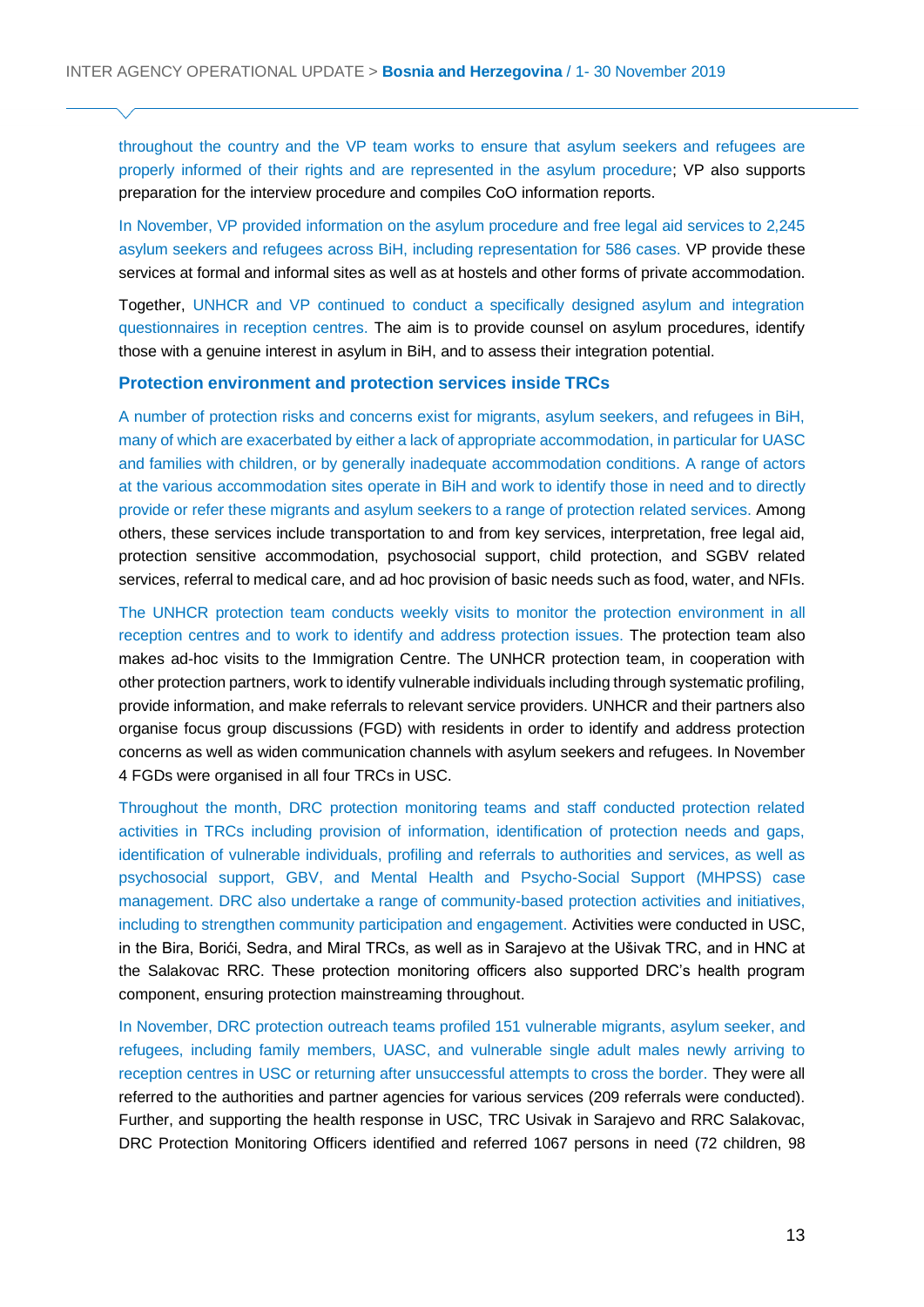women, 894 men and three elderly men) to various services in TRCs like medical assistance, accommodation, registration.

IOM staff present in the Ušivak, Sedra, Bira, Miral, and Borići TRCs, as well as in the Salakovac RRC, with the support of and in collaboration with several UN and NGO actors, ensures information on protection and assistance service providers is available in centres. IOM staff present at the TRCs refers migrants, asylum seekers, and refugees with identified protection needs to the SFA, UNHCR and partners, NGOs, and other service and information providers.

Additionally, IOM has on-call mobile teams available 24/7 for assistance and transportation of migrants and asylum seekers between TRCs, to medical facilities, at the request of the SFA or to other service providers. In November, in addition to 322 transportations to medical facilities and 25 at the request of SFA, IOM carried out 598 transports for all other services and 88 for education.

BHWI social workers, psychologists, and interpreters/cultural mediators, supported by UNHCR, are present in the Ušivak TRC, the Salakovac RRC, the UNHCR Information Centre (Monday - Friday), the Delijaš AC (four times per week), the Immigration Centre in Lukavica (at least once per week), and at the Duje Reception Centre (upon need), and provide a range of services with a focus on psychosocial support, SGBV prevention and response, and the identification of vulnerable categories, along with referrals to relevant services. BHWI also provide services in the Sarajevo urban area in locations such as House of All (twice per week). Among other activities BHWI organize SGBV prevention meetings/workshops with women and with UASC, undertake individual counselling for the identification of victims of SGBV, provide individual and group psychosocial support, psychological first aid, organized music therapy, make referrals for psychiatric examinations, organize sports, fitness, and recreational activities.

Žene sa Une (ŽsU) operate a trauma recovery programme for women in the Sedra TRC as well as in their safe house. The programme works to promote psychological recovery and social integration. Two groups of women participate in workshops which work to reduce the symptoms of depression and anxiety and support recovery from trauma. Moreover, they work to identify problems or issues experienced by the women in a participatory manner and act as an entry and referral point to other specific programs and individual work organized by other actors.

#### **Protection environment outside TRCs and protection outreach**

Due to limited accommodation capacity, increased arrivals and, in cases, objective reasons for individuals and families to choose not to stay in the available accommodation capacity, an increasing number of migrants and asylum seekers are present outside of the established TRCs, the AC, and the RRC. Migrants and asylum seekers are also in transit between locations in BiH and exposed to a range of protection risks.

Measures put in place by Cantonal authorities in USC to limit the freedom of movement of asylum seekers and migrants both to and within USC continued in November. Related police checks of buses and trains continued. Further, the Cantonal authorities continue the practice whereby no newly arriving migrants, asylum seekers, or refugees can enter USC, regardless of vulnerabilities, without prior confirmation of available accommodation space.

Such restrictions placed on freedom of movement can, *inter alia*, inhibit access to rights such as access to the asylum procedure, healthcare, and cause and prolong family separation. These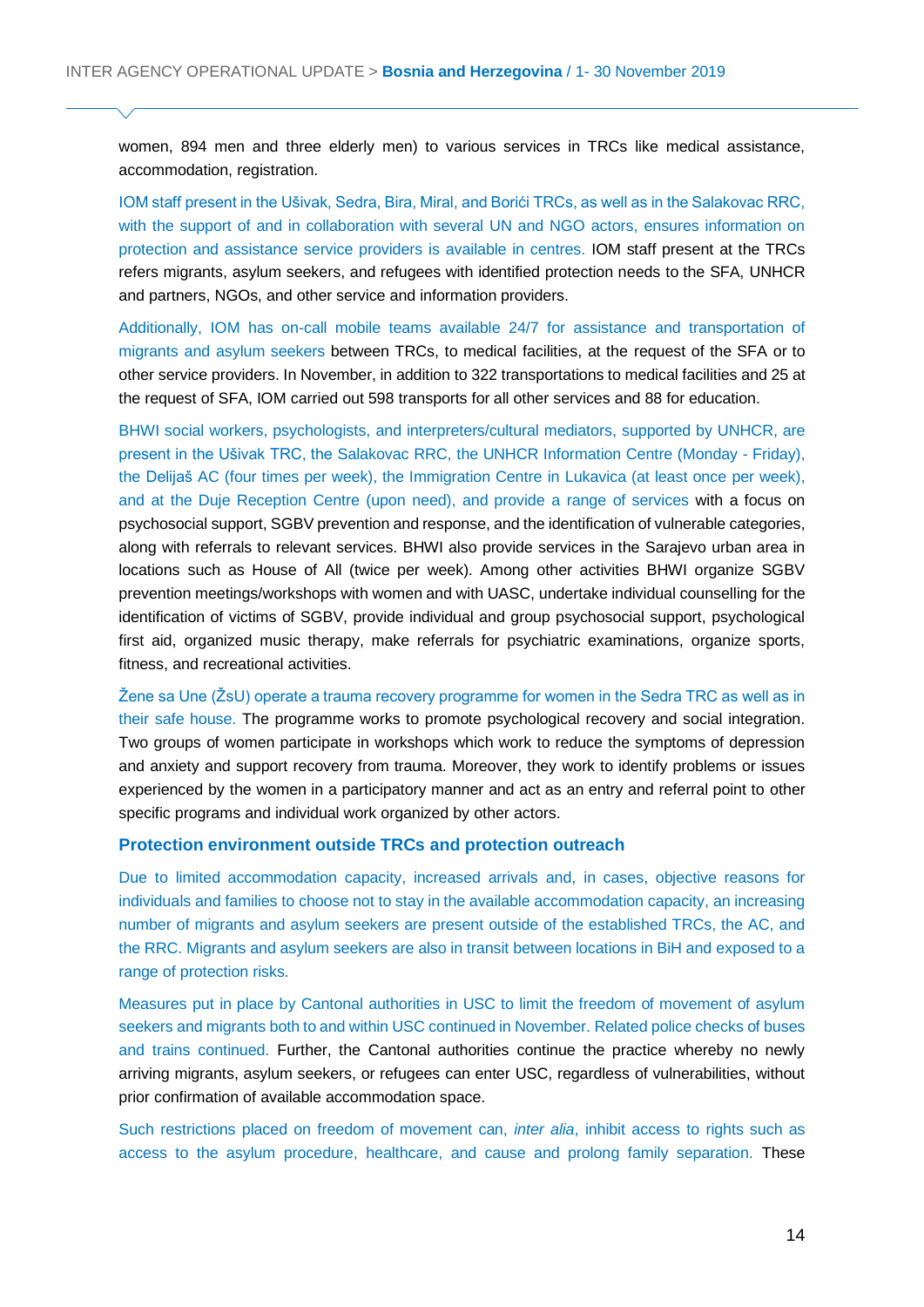measures also expose migrants, asylum seekers, and refugees to protection risks, in particular for those disembarked from transport at the Cantonal border and in locations without services, and place additional burden on humanitarian workers and limited outreach capacity.

As during previous months, while vulnerable categories were admitted (as above, assuming available space), newly arriving single men continued to be denied access to the TRCs in USC. In addition to the risks related to a lack of safe and secure shelter, due to the absence of an individual approach to assessing and determining access to shelter (assessment based simply on gender and family status), it is likely that extremely vulnerable individuals were among the single men denied accommodation.

In November 2019, the authorities continued to transfer migrants, asylum seekers, and refugees living in squats or on the street in Bihać municipality to the Vučjak location (and in some cases people residing in private accommodation, including registered asylum-seekers) - groups of up to 200 people were obliged to walk to the location (as far as 10 km in cases). Police are also said to inhibit movement from the site unless it is to attempt to cross the border into Croatia. In cases, UASC are transferred to the site and are later allowed to return to reception centres, but only through the intervention of the local social services.

Such practices encourage migrants and asylum seekers to limit public outings, to avoid systems of support, as well as to select less visible and often more dangerous routes when moving/transiting, exposing themselves to greater protection risks.

*Inter alia*, the following protection risks have been identified at the Vučjak location: restriction of freedom of movement; lack of safe and dignified accommodation conditions; lack of registration and legal assistance; exposure to coercive measures; exposure to health risks; stigmatization and degrading treatment; exposed to negative coping strategies.

With regards to restricted movement in USC, VP was informed that the file has been closed and agreed with Ombudsperson to submit additional appeal, including more personal details of affected beneficiaries with special focus on asylum seekers. Additionally, the Constitutional court of BiH rejected the request for interim measures regarding forcible relocation to Vučjak as it has been submitted by unauthorized person. The request should be submitted by a person directly affected by the violation of guaranteed rights.

Given the increased presence of migrants and asylum seekers outside of accommodation centres, UNHCR, DRC, UNICEF, in close cooperation with IOM, deploy outreach and protection monitoring teams in USC, and work to monitor the protection environment, provide protection by presence, to identify vulnerable individuals (families, single women, UASC, persons with disabilities or serious health issues), to provide key information, and to directly provide or refer these migrants and asylum seekers to a range of protection related services.

Individual cases identified, depending on the case specific circumstances and vulnerability, are referred to the DRC Protection Team in the TRCs or, when needed, to Medical Teams, supported by IOM/EUD and ECHO. During the reporting period, the UNHCR/DRC and UNICEF/StC Outreach Protection Team observed 1,938 arrivals to Bosanska Otoka (1,634 single men, 2 single women, 105 adults in families, and 78 children, of whom 100 were UASC). During November, 136 vulnerable persons were identified, provided with information and referred to accommodation.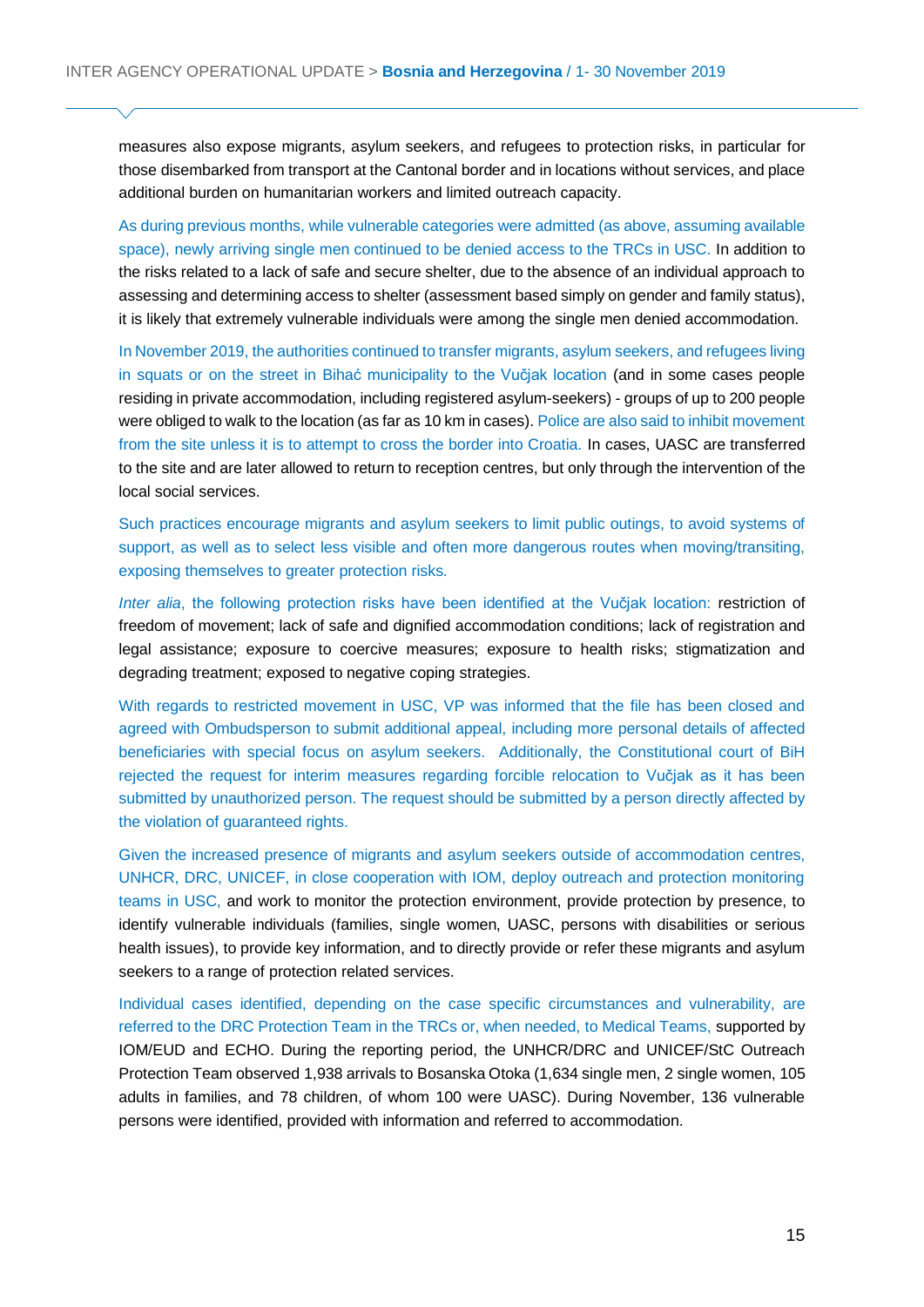Further, UNHCR, in partnership with DRC and VP, continues to monitor and register incident allegations of persons attempting onward movement from BiH to Croatia. To-date in 2019, partners registered 556 reports relating to 5,242 people. Of these reports, 96 percent contain alleged protection incidents that happened during pushbacks and of which 67 percent relate to theft, extortion or destruction of property and 61 percent relate to denial of access to asylum.

UNHCR maintains an information centre in Sarajevo which makes referrals to relevant and available services, as well as offers psychosocial support, through its partner BHWI, and free legal aid, through its partner VP. Translation and childcare support are provided.

#### **Child Protection**

In November, 141 UASC were observed staying outside of reception facilities in USC, due to limited capacities in appropriate reception facilities, lack of family- and community-based alternative care options, as well as an unwillingness to be accommodated due to immediate onward movement intentions. This is of serious concern as it renders UASC at heightened risk of protection incidents and often without access to basic humanitarian assistance.

Matters are further complicated because UASC are not easily identified in public spaces. For example, when UASC arrive by train/bus in USC, they are often not identified as minors and are referred back to Republika Srpska, although they should be identified and able to be referred to accommodation within USC. Within the territory of USC, when in public spaces, they are often not identified as UASC and are referred to Vučjak.

In addition, there is often a challenge to provide timely accommodation in the Bira TRC as its preregistration capacities are limited. Compounding this, following disembarkation from trains from Sarajevo to Bihać, during the night when doctors are not present, and if there is no quarantine space in the Bira TRC, families and UASC are left between two entities on the street in the middle of the night, exposing them to protection risks. Moreover, pre-registration area for UASC in TRC Bira is in critical condition as the area has only one heater and there is a lack of blankets. Cold temperature and poor conditions of the pre-registration induce UASC to leave the preregistration area prior to registration and search for alternative options for accommodation which exposes them to severe risks.

Further complicating matters, as TRCs in USC primarily accept families and UASC, there is an increasing trend of single men who claim to be UASC or part of bogus family compositions comprised of a single man and UASC, to get preferential access to services. Often the single adult of one of these "pretending family" compositions leaves the child behind, leaving the child unaccompanied. Children who are left behind are exposed to many risks of trafficking, manipulation and exploitation Since July, 104 children (out of which 18 in November) have been left behind and assigned legal guardianship by the Bihać CSW. UNICEF is closely working with Ministry of Health and Social Policy and CSWs to promote foster care and, in cooperation with UNHCR, to establish a BID panel for the most vulnerable. UNICEF is advocating with authorities and other agencies for foster care for the youngest, support for independent living for older ones, and shelter for the most vulnerable UASC.

UNICEF continues to strengthen outreach activities and child protection teams at points of entry to USC with four social workers (three for the Bihać CSW and one for the Ključ́ CSW) enhancing the protection and guardianship appointments for identified UASC. Basic NFIs and food items – such as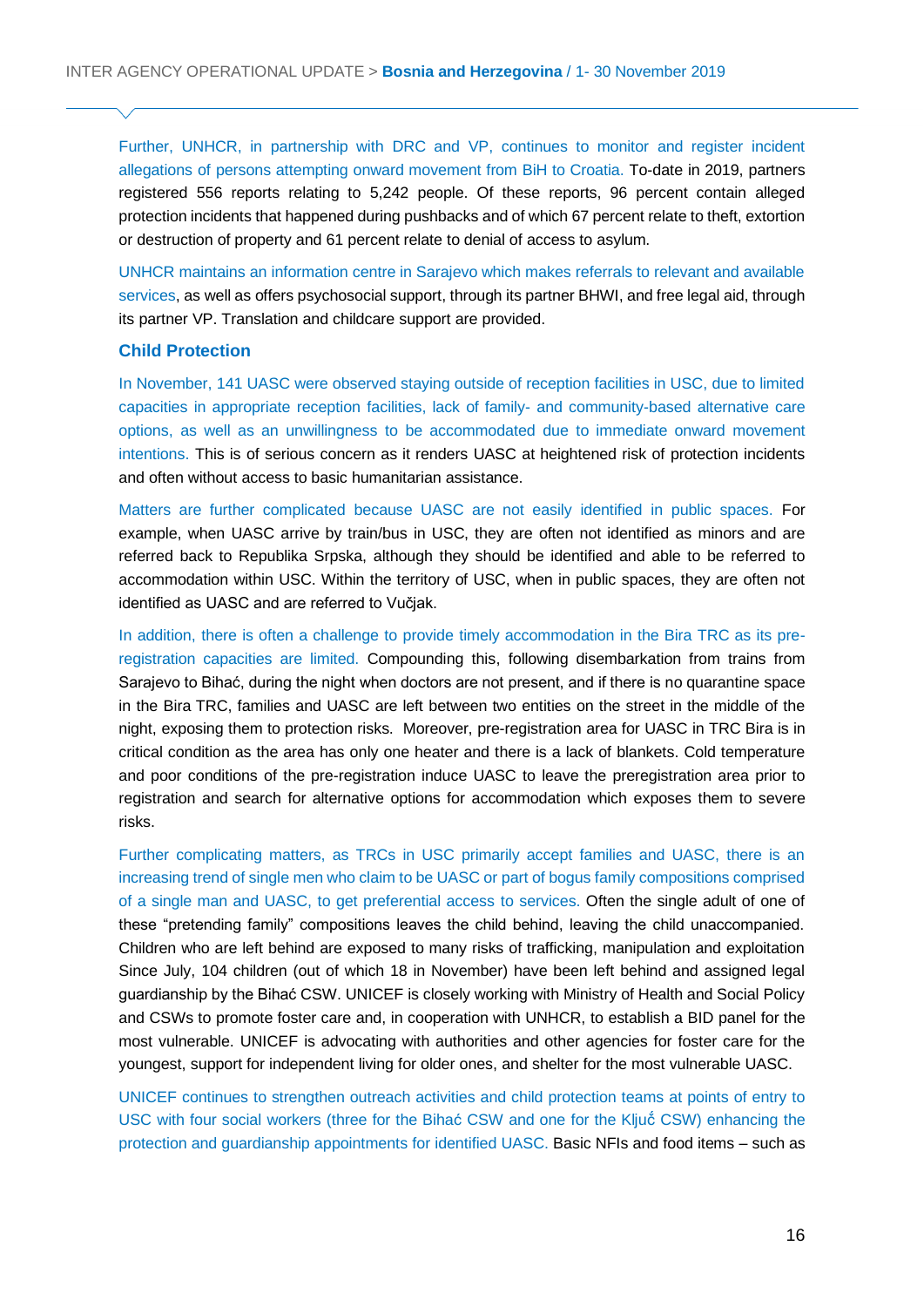baby food, procured by UNICEF exclusively for outreach activities, are distributed by outreach teams to the most vulnerable, especially children and pregnant women.

UNICEF deployed three outreach workers who operate in different locations in USC including: Ključ, Velečevo, Velika Kladuša, Canton 10, Bosanska Otoka, etc., and, in partnership with Save the Children, supports another outreach team which operates in Bihać, Velika Kladuša, Bosanska Otoka, and the Bira TRC. Their task is to identify UASC and refer them to existing services including accommodation, MHPSS, free legal aid, and medical support. In November, these outreach workers

identified 275 UASC and 144 families (out of which 80 male families), and among them 134 UASC and 58 families were referred to accommodation. As preregistration areas in the Bira and Sedra TRCs have started operating and capacities have increased since mid-August, it has been easier to refer identified UASC and families with children to accommodation.

During the reporting period, UNICEF continued to support the CSWs in Bihać, Cazin, and VK, and a multi-disciplinary team from the CSW in Bihać operating after working hours and during weekends, with a focus on the protection of migrant and asylum seeker children, with a special emphasis on UASC. This additional social service workforce provides legal guardianship to identified UASC, conducts BIA, and provides escort to transfer UASC to the designated zone in the Bira TRC or other accommodation (e.g. safe house). In November, through UNICEF support, the CSWs in Bihać, Cazin, and Ključ assigned legal guardianship in total to 466 newly arriving UASC. Additionally, in response to the needs, in TRC Bira *IOM/TRC Borići* and after consultation with the Centre of Social



Welfare of Bihac, CWS started guardianship duties for UASC. UNICEF underlined the serious need to increase the number of legal guardians, because even though they delegate a large portion of their responsibilities to child protection officers, they are overstretched conducting their legal obligations.

Social workers from the CSWs are reluctant to appoint a legal guardian to UASC who are not registered and to whom a social worker cannot guarantee accommodation. Legal Guardians that are seconded to the CSW Bihac are regularly visiting Vučjak in order to relocate UASC to TRC Bira and provide them adequate with support and protection. Due to pressures from authorities, UASC and families resort to hiding in abandoned houses or nearby woodlands and are less visible.

UNICEF, in partnership with Save the Children, continued to provide 24/7 on-site child protection support at the Sedra, Bira, and Borići TRCs for migrant and asylum seeker children and their families. 16 Child Protection Officers (CPO) provided general advice and assistance, referral to relevant institutions/organizations, psychological first aid, individual and group counselling, follow-up support for children identified at risk of protection issues or victims of violence and engagement with parents to enhance their parental skills. In November, a total of 330 children were reached: 205 in the Borići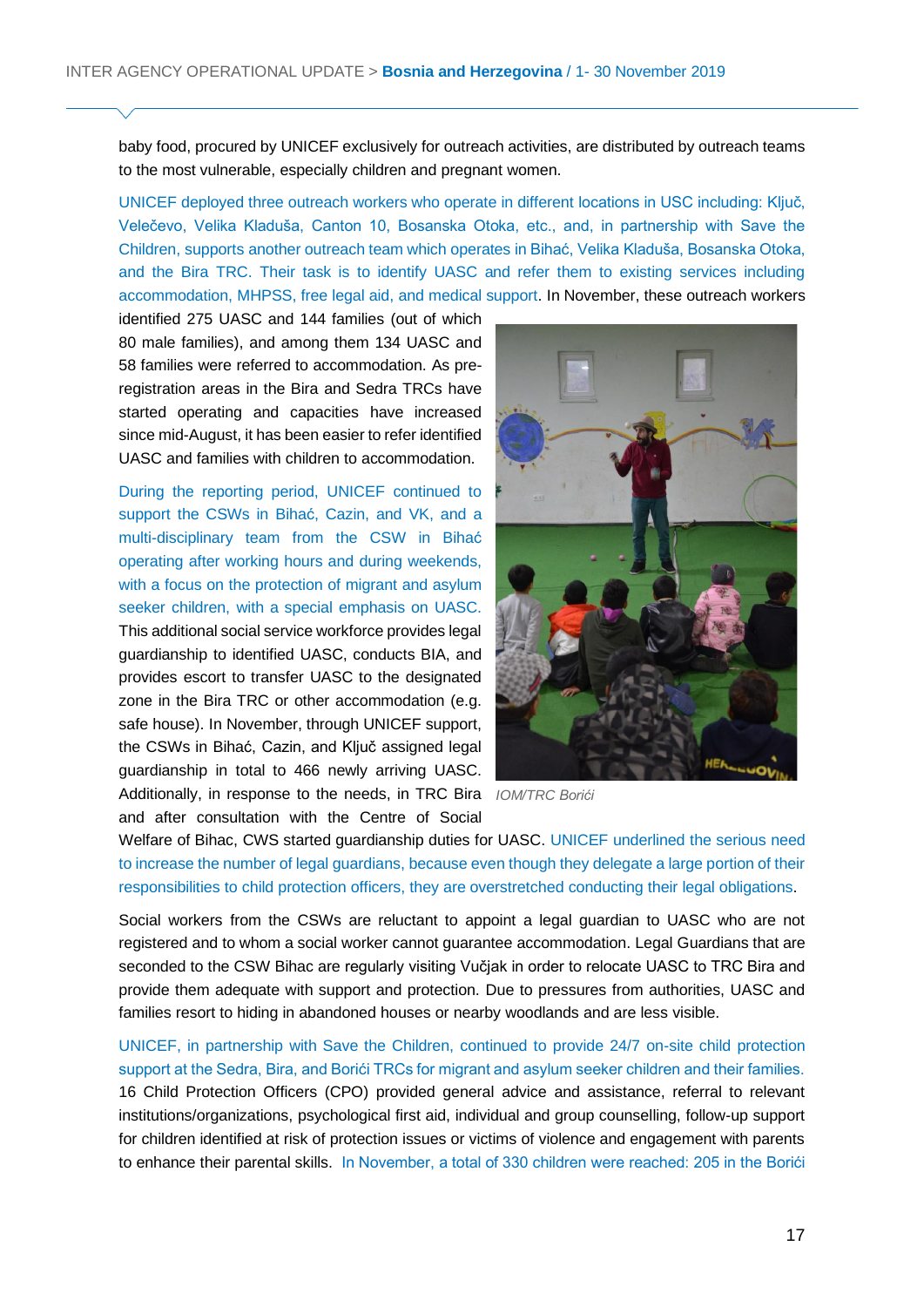TRC (140 boys, 65 girls), 80 in the Sedra TRC (57 boys, 23 girls), and 45 in the Bira TRC (44 boys, 1 girls).

In the Bira TRC, UNICEF and Save the Children support a team of 16 CPOs for UASC and two CPOs for families provide 24/7 on-site support in close cooperation with the Bihać CSW. The CPOs provide information, psycho-social support, psychological first aid, case-management, general assistance and referral to relevant institutions/organizations, medical escort and follow-up on medical cases, individual and group counselling, English and Bosnian classes, literacy classes, art therapy and creative workshops, educational workshops (hygiene, sexual reproductive health), sport activities and board games, and life skills education, in-line with the "Boys on the Move" methodology introduced by UNFPA. In November, support was provided to 604 UASC (all boys) in the Bira TRC, out of which 209 were new beneficiaries. Total number of supported UASC from the beginning of the year is 2,052 UASC.

During the reporting period, in the Bira TRC, two social workers, seconded to the Bihać CSW, with the support of UNICEF, and in partnership with Save the Children, are present on daily basis and perform the role of legal guardians to UASC and providing child protection support. Since the end of April, 873 children in the Bira TRC were appointed legal guardians (100 new legal guardianships in November). The social workers also provided outreach support and accompanied children from different locations in USC where they are identified to the Bira TRC, including UASC.

In the Miral TRC, two social workers, seconded to the VK CSW, with the support of UNICEF and Save the Children, are present daily and perform the role of legal guardians for UASC and provide child protection support. Since mid-February, 73 children in the Miral TRC were appointed legal guardians (8 new legal guardianships in November). The social workers also accompany children from different locations in USC where they are identified to the Bira TRC, including UASC identified in front of the Miral TRC.

A designated zone for UASC was establish in TRC Miral, as a temporary solution until the infrastructural works are completed and the total capacity for UASC is increased. UNICEF and SCI engaged a team of 12 CPOs to provide 24/7 support to UASC. In total, 21 UASC were supported in November.

UNICEF and SOS Children's Villages continued to provide 24/7 on- site child protection support at the Ušivak TRC. The child protection team provides on-site support (case management, psychosocial support, education, and recreational activities) for migrant and asylum seeker children with a focus on UASC and makes referrals to external support services (legal representation and assistance, medical services) when required and monitors the provision of services to UASC in close partnership with the Hadžići CSW. In November, support was provided to a total of 91 UASC, including psychosocial support to 10 UASC and other child protection support to 81 UASC. The continuous fluctuation of UASC influences the number of participants, since many UASC stay for one or two nights only.

UNICEF and World Vision continued to provide protection support at the Salakovac RRC. A World Vision CPO provided psychosocial, educational, and recreation support

BHWI have made social workers available to the Hadžići CSW in Sarajevo Canton to be appointed as legal guardians, conduct BIA, and provide psychosocial support. Only a minority of UASC at the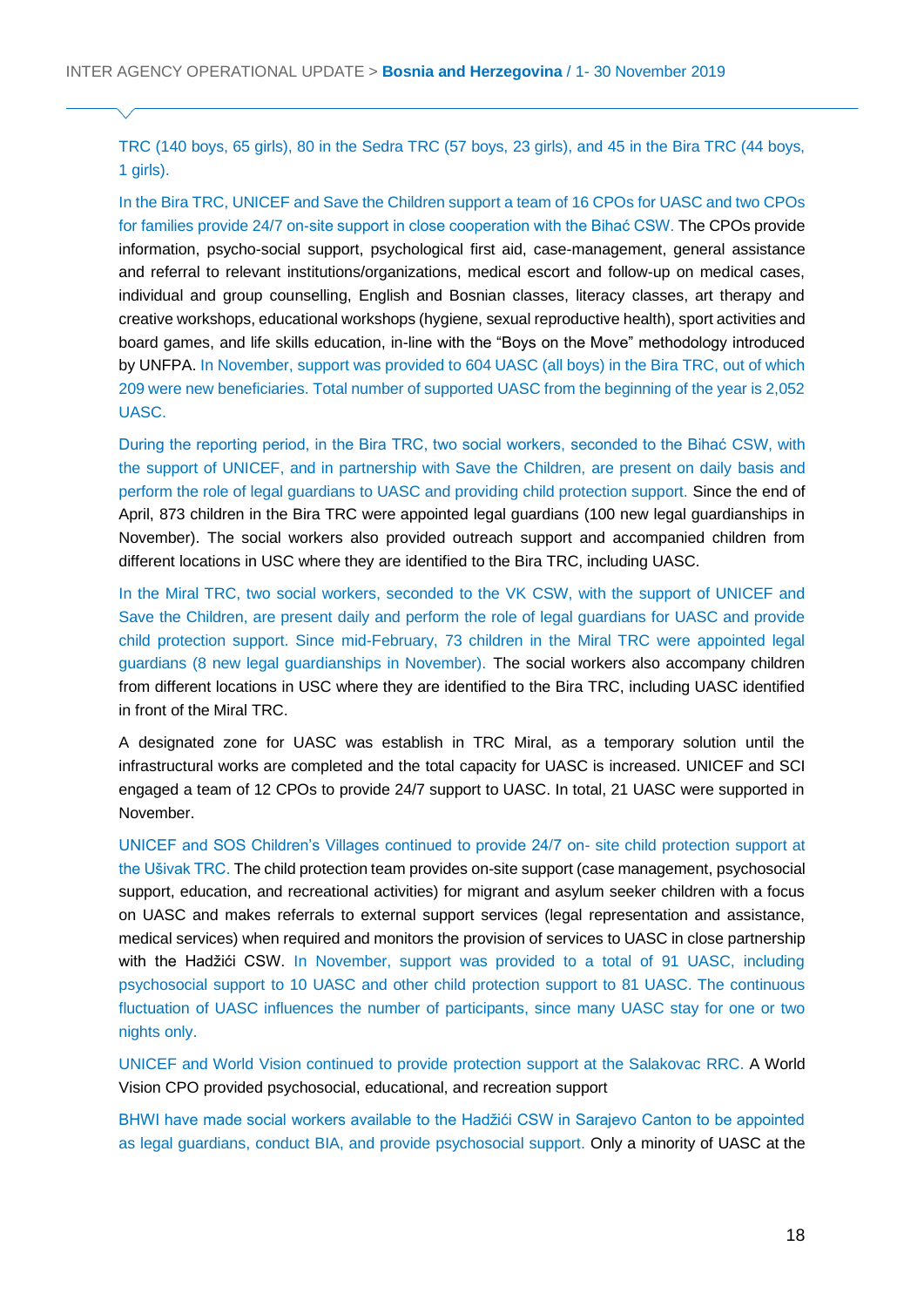Ušivak TRC are appointed legal guardianships, largely due to their short stays at the TRC. Some inefficiencies in the procedures of appointment also contribute. In November, BHWI identified 62 UASC at the TRC – 13 were appointed a guardian in the month.

Supported by UNICEF, and operated by ŽsU, SOS Children's Villages, and World Vision, Child Friendly Spaces (CFS) operate at the Salakovac RRC, the Ušivak TRC, the Borići TRC, the Bira TRC, and the Sedra TRC (where there are two spaces, one for children under twelve and one Youth Centre for children 12 – 17). In November, a total of 516 (188 girls, 328 boys) children benefitted from CFS services across all sites: 113 at the Salakovac RRC (55 girls, 58 boys), 81 at the Ušivak TRC (31 girls, 50 boys), 134 at the Borići TRC (48 girls, 86 boys), 39 at the Bira TRC (2 girls, 37 boys), 98 at the Sedra TRC CFS (42 girls and 56 boys), and 51 children at the Youth Centre (10 girls, 41 boys). CFS operate as multi-functional centres to prevent and respond to protection concerns and connect children and their families with a variety of humanitarian services. They provide children with opportunities to develop, play, learn, and strengthen their resilience, as well as access psychosocial support. CFS also offer a space for the identification, referral, and follow-up, and/or direct support of at-risk children. In November, CFS provided a total of 596 services (469 educational/recreational, 127 psychosocial/HEART): 112 activities at the Ušivak TRC (100 educational/recreational, 12 psychosocial); 57 activities at the Salakovac RRC (43 educational/recreational, 14 psychological/HEART); 49 at the Bira TRC (38 educational/recreational and 11 HEART); 119 at the Borići TRC (98 educational/recreational, 21 HEART); and 259 at the Sedra TRC (190 educational/recreational, 69 HEART).

#### **Extremely vulnerable individuals and GBV prevention and response**

The GBV Working Group, led by UNFPA, continued the discussion on the next steps needed to develop a joint database for GBV cases, where members would be able to submit monthly reports to the Ministry of Health and Social Policy. UNFPA also continued to identify capacity building needs in the form of improved communication between agencies during the referral and management of GBV cases. During the reporting period, GBV Safety audits in TRC Bira were conducted through a threefold exercise aiming at physical observation of risks, interviews with staff responsible for shelter, wash, food distribution, security and health services; and focused discussion with female beneficiaries at WGCs. The final report with recommendations will be shared with the camp management upon completion.

Médecins du Monde (MdM) in cooperation with UNFPA, continued to support GBV survivors and women and girls at high risk through targeted group and individual psychosocial support counselling provided by two psychologists operating in the Bira, Sedra, and Borići TRCs three times per week – UNFPA psychologist were available for crisis interventions. In November, a total number of 66 women received psychosocial support, including 3 GBV cases with follow-up and referral to other services in cases of need. In addition, the UNFPA psychologists were available for crises interventions.

In USC, UNFPA, through MdM, continued to manage three Centres for Women and Girls (WGC) in the Bira, Borići, and Sedra TRCs, assisting vulnerable women and girls and GBV survivors to rehabilitate and strengthen resilience through empowerment programs and life-skills education. In November, a total number of 113 women were supported through empowerment programmes and life-skills education, recording 265 participations of women were recorded in the WGCs. Noting that a significant number of the women and girls who access services in the WGCs are illiterate, a literacy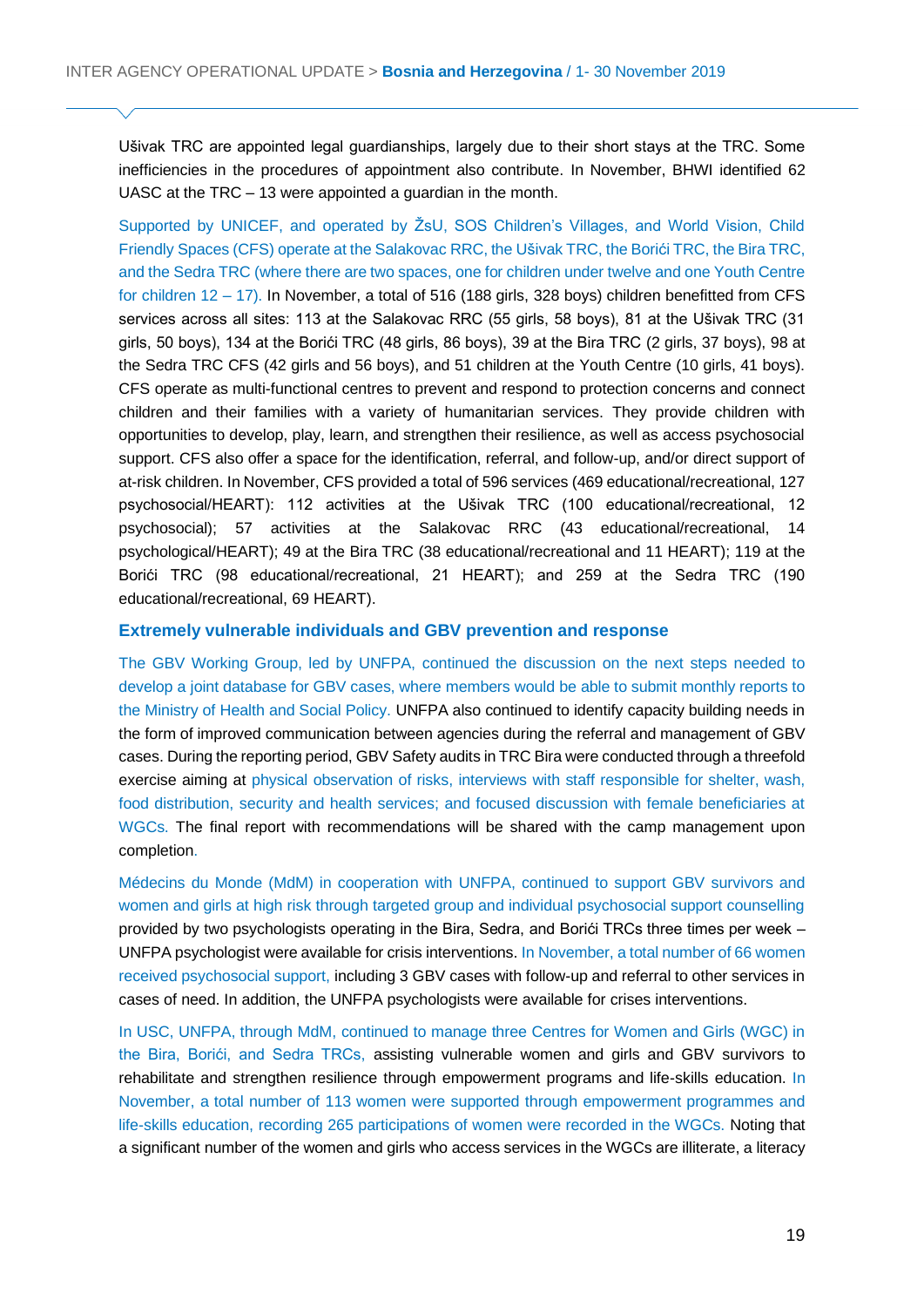program commenced in July. UNFPA ensures that WGCs are closely linked to reproductive health services – UNFPA/MDM ensure gynaecological examinations are conducted by a female gynaecologist with the support of three women empowerment officers who speak Arabic, Farsi and Turkish.

BHWI continued to work on SGBV prevention, identification, and response in the Delijaš AC, the Immigration Centre, the Ušivak TRC, House of All, and the Salakovac RRC, including through individual counselling, family counselling, and counselling focused on self-protection in camp and migration contexts. BHWI also provide workshops and training sessions.

A limited number of spaces in specialized accommodation facilities are available for people identified as extremely vulnerable, including UASC and victims of SGBV, through the IFS-EMMAUS Centre for Children and Youth at Duje and with ŽsU. In November, Protection teams continued to identify and refer particularly vulnerable individuals to ŽsU for safe accommodation, where they also receive counselling and psychosocial support, in collaboration with DRC who continued to provide GBV case management as well as mental health and psychosocial support case management.

#### **Health:**

#### **Primary and Secondary Healthcare**

DRC continues to provide healthcare for migrants and asylum seekers who are registered in six centres: in USC, the Bira, Borići, Miral, and Sedra TRCs; in Sarajevo Canton, in the Ušivak TRC; in HNC, in the Salakovac RRC. In each of these centres, primary healthcare is provided on-site through the engagement of medical teams from local primary healthcare centres (PHCs) (the Bihać, Bosanska Krupa, Cazin, Hadžići, and VK PHCs) through the support of IOM/EUD and ECHO. Specialized services on the primary level (including laboratory analyses, gynaecological, paediatric and other services) have also been covered through the Bihać, Cazin, and VK PHCs in USC, at the Hadžići PHC in Sarajevo Canton, and at the Stari Grad Mostar PHC in HNC. For those accommodated in the Delijaš AC, primary healthcare continued to be provided with the support of UNHCR by the Trnovo PHC. Due to increased number of emergency health care cases in Sarajevo Canton, Emergency Care Department has been contracted for assistance. DRC follows up the needs for response in Tuzla Canton, therefore engaging with the PHC Tuzla is in the assessment phase.

Secondary healthcare services are provided through Cantonal Hospital Dr. Irfan Ljubijankic in USC and through the General Hospital in Sarajevo Canton. In HNC, the secondary health care services are ensured through Cantonal Hospital Dr. Safet Mujic, Mostar and University Clinical Hospital Mostar. Specific cases are referred to the University Clinical Centre Sarajevo. DRC is in the process of formalising the cooperation with University Clinic in Tuzla to assist migrants, refugees and asylum seekers in need of secondary health care (thanks to ECHO-funding).

During the reporting period, 5,503 medical examinations and 1,661 direct medical interventions were carried out by the medical teams engaged through the respective PHCs in the six centres. A total of 344 secondary healthcare referrals were made. JRS and DRC assisted 613 patients through 346 accompaniments towards various health care institutions, providing accompaniment and translation services for the beneficiaries referred to specialized services and secondary health care services.

DRC continued with provision of medication for migrants, asylum seekers, and refugees in need through medical teams engaged in the field. According to the established system, medications were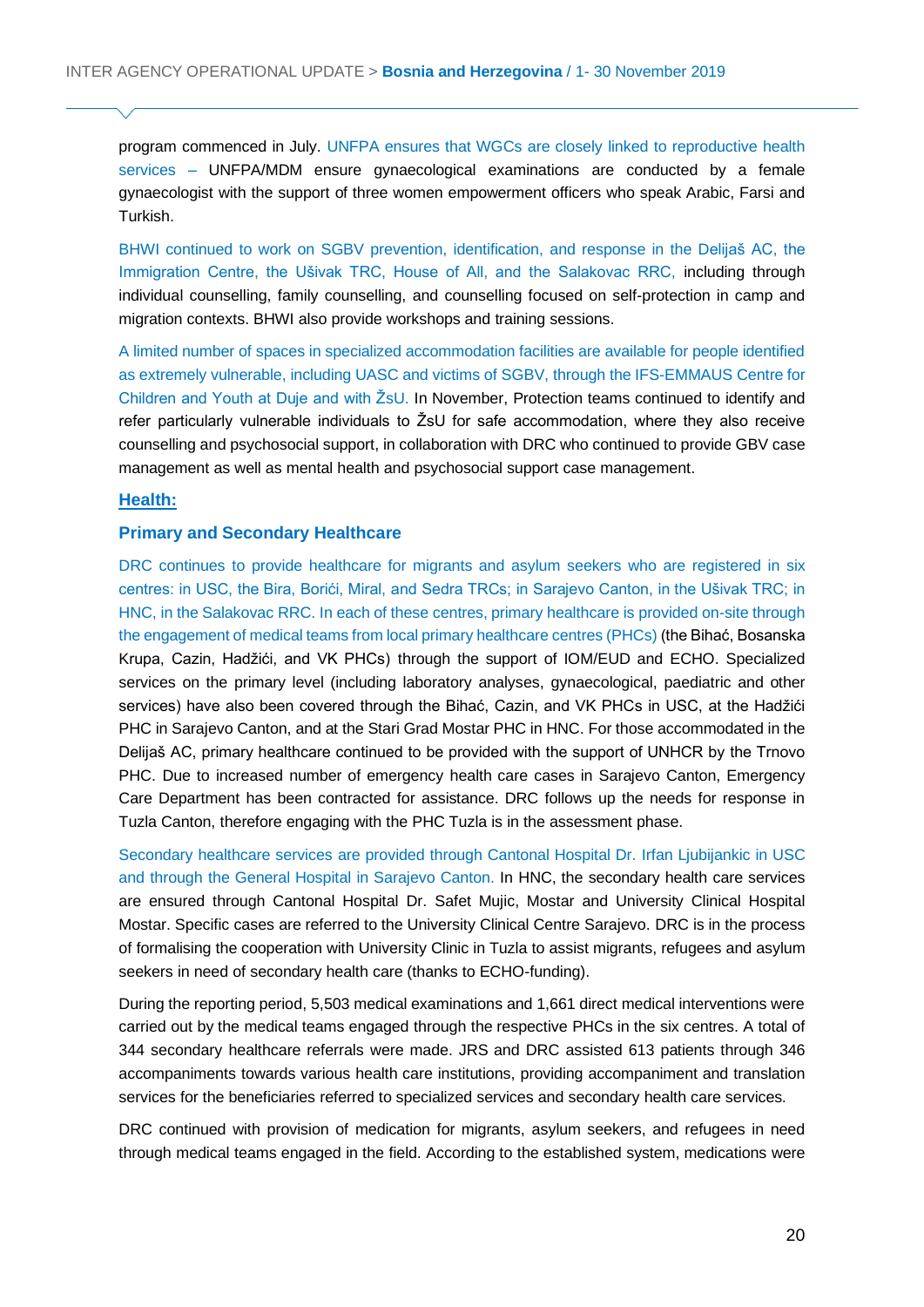provided according to the requisition designed by the medical teams. Disposable medical supplies, necessary for provision of health services, are provided by DRC in accordance with requisition designed by the medical teams, and in accordance with funds available.

Five Red Cross Mobile Teams in partnership with DRC, supported through ECHO, continued implementing outreach activities, primarily in enhancing provision of First Aid and strengthening referral process towards the public health institutions. During the month of November, the teams have been active in Tuzla Canton, USC, HNC and Republika Srpska providing 294 First Aid Consultations and 960 PSS First Aid Consultations.

DRC has frequent consultations with the Primary Health Institutes (PHI) in Sarajevo Canton and USC for counterchecking and updating the protocols for proper maintenance of premises of temporary infirmaries, as well as for the treatment of scabies and pediculosis in TRCs.

In cooperation with the CCCM and following the recommendations of resource ministries, DRC upgraded medical units in TRCs in view of medical equipment and devices, as well as enlarged areas for direct medical interventions to PoCs (currently in Sedra and Bira, in preparation in Borici and Miral).

#### **Mental Healthcare Services**

In partnership with DRC, mental health services were provided in the Bira, Borići, and Miral TRCs, through the regular presence of psychologists engaged through Mental Health Centres within the engaged PHCs. In November, a total of 63 consultations were made. Services are not available for the hospitalization of more serious cases and rehabilitation therapy and treatment for the addicts is not available.



MDM, in partnership with DRC and supported by ECHO, launched the activities for MHPSS for the adult male population in the centres in USC. The activities aim to improve the mental health condition of migrants, refugees and asylum seekers through PSS and early detection with empowerment and psychoeducational group activities, individual or group mental health support, referrals to specialised

*IOM/TRC Bira* 

institutions/organisations and capacity strengthening. In November, 156 persons were assisted, and 91 mental health consultations were conducted.

Three training-workshops, organised by DRC in cooperation with UNHCR and SDC, for provision of culturally sensitive services and prevention of stress, burn out and secondary traumatization, took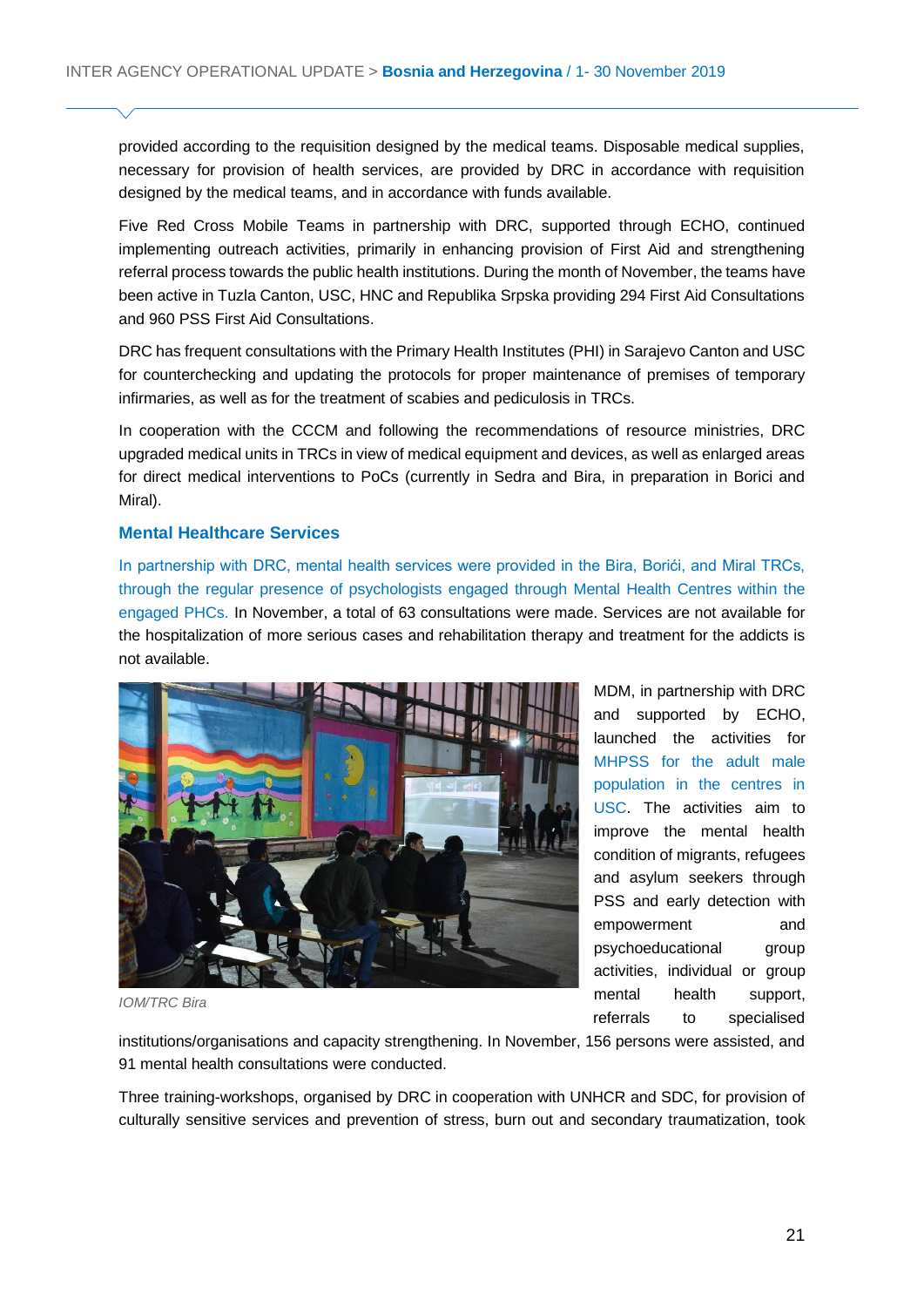place in Bihac, for the medical staff working with migrants, refugees and asylum seekers. Three more workshops are planned for Sarajevo and Mostar in the beginning of December.

#### **Paediatric Healthcare**

In November, UNICEF in partnership with DRC, supported three paediatric teams (two outreach to the Borići and Bira TRCs and one based within the Sedra TRC). The outreach teams provided a total of 280 services to 204 children (aged 0-17 years). The paediatric team in the Sedra TRC, provided 178 services to 112 children (69 boys and 43 girls) aged 1-17 years. The paediatric team provided healthcare services to patients with diverse symptoms as respiratory problems, the flu/common cold, fractures, and dermatological conditions.

The paediatric team from the Bihać PHC and the Cazin PHC conducted school entrance medical examinations - 31 beneficiaries, from Bihać, the Borići TRC, the Bira TRC, and the Sedra TRC were referred for laboratory and microbiological analysis by the UNICEF/DRC teams. In total, 17 beneficiaries were issued a medical certificate for school enrolment.

DRC, in cooperation with PHC Bihac, initiated referrals of beneficiaries accommodated in TRC Borići, towards PHCs for immunisation. Based on the recommendations of the respective paediatric departments, the target group are children 0-6 years. In November, 58 children were vaccinated and parents received on-site immunisation counselling

#### **Sexual and Reproductive Healthcare**

UNFPA ensures that WGCs are closely linked to reproductive health services. UNFPA\MdM ensure gynaecological examinations are conducted by a female gynaecologist with the support of three women empowerment officers who speak Arabic, Farsi and Turkish.

In all centres, Protection Monitoring Officers supported DRC medical teams with regular follow-up on chronic medical cases of migrants, asylum seekers, and refugees. During the reporting period, a total of 74 women reproductive health care services were delivered to the female population in USC, SC and HNC. The Protection Monitoring officer in the Borići and Sedra TRCs support with the distribution of sanitary pads and condoms.

#### **NFI:**

IOM continues to provide NFIs for newly arriving asylum seekers and migrants in all five TRCs. An NFI distribution system is in place and operational with set schedules displaying distribution times. IOM provides NFIs welcome kits, after which individual NFIs refills are provided. The Red Cross, receiving many donations from the public, regularly complements and contributes to IOM's NFIs distribution.

In November, IOM distributed a total of 46,116 NFIs in the five TRCs (4,750 NFIs to 420 people in the Borići TRC, 15,3058 to 3791 people in the Bira TRC, 9,605 to 564 people in the Miral TRC, 3,498 to 430 people in the Sedra TRC, and 12,958 to 2,126 in the Ušivak TRC). The centre population in the Bira and Sedra TRCs, where IOM has a small NFI warehouses and storage halls, contributes to the organization and unpacking of delivered NFIs. The distribution of specialized NFIs packages to hospitalized migrants and asylum seekers from the Sedra TRC, which contains pyjamas, slippers, a towel and other NFIs necessary for hospital stays, continued during the month of November. IOM provides clean sheets and linen upon arrival and for those in scabies treatment, or other medical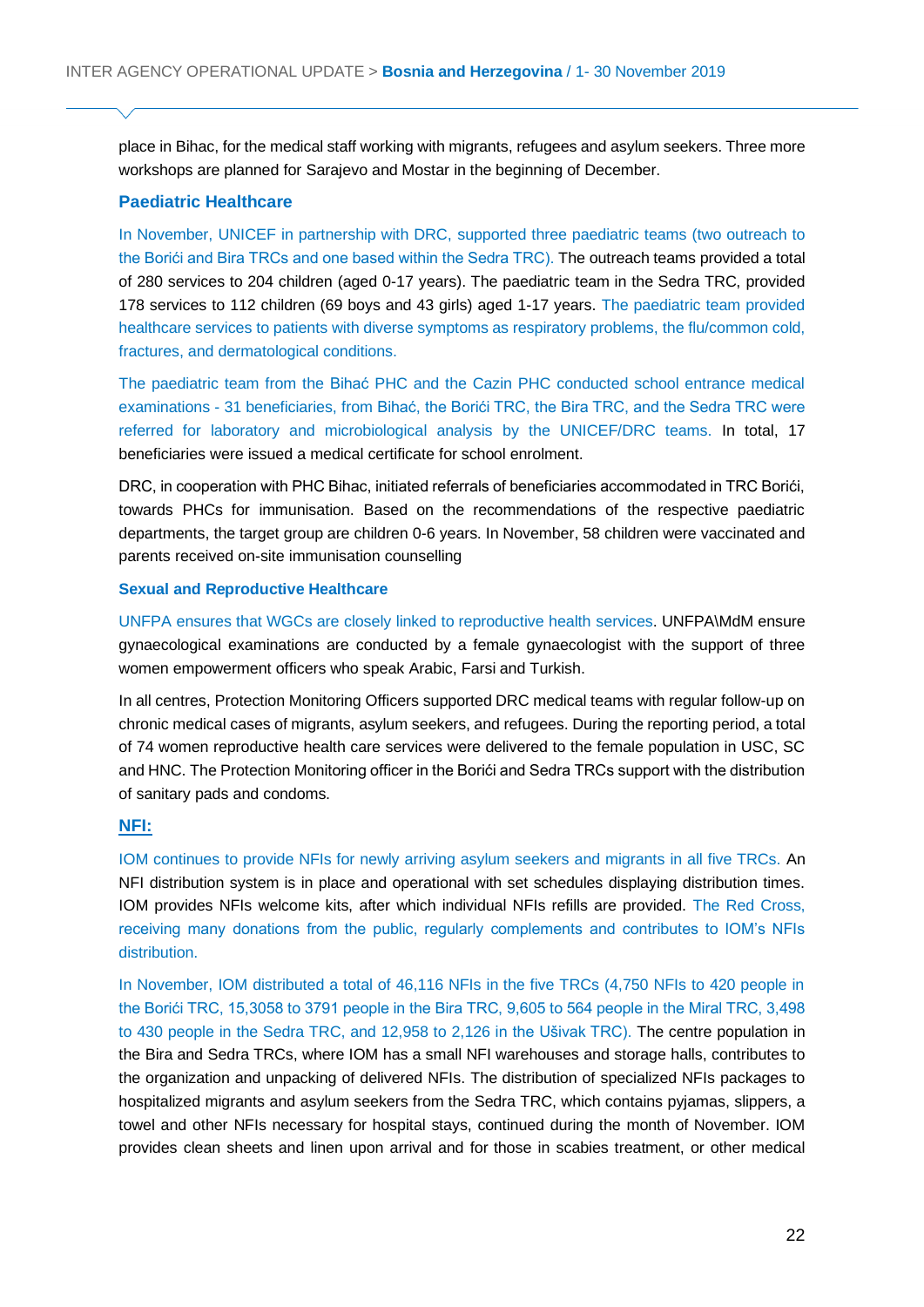cases as per need. IOM provides exceptional additional NFIs in the Salakovac RCC, especially during transportation from the Ušivak TRC or from SFA offices

Besides the regular NFIs distribution in November, IOM also distributed winter clothes to women in Borici and Sedra TRC . IOM also distirbuted 150 blankets in the Miral TRC, 100 in Sedra and 100 in Borici donated by the Red Cross. Additionaly, IOM distributed blankets to all beneficiaries in the large tent in Usivak TRC.

In November, a total of 330 NFI packages (primarily hygiene products) were provided to women by UNICEF: 321 at the MBCs in Sedra, Borići and Bira, 20 at the Salakovac RRC and 27 at the Ušivak TRC. Additionally, UNFPA continued to distribute hygienic pads and modern contraceptives for women and girls as needed, through the WGCs.

The level of satisfaction of the TRCs' populations with NFIs was generally high among the respondents to IOM's beneficiary satisfaction survey in October, with the majority of respondents stating that they have everything they need and that they are satisfied with the timing of refills (56%). The two major items that respondents complained not having enough of were clothes/shoes (across the five TRCs) and a good WiFi connection (especially in the Bira and Miral TRCs).

#### **WASH:**

The Borići TRC has 23 toilets and 16 showers inside the building and 21 toilets and 13 showers outside the building (in sanitary containers) and facilities are separated per gender. Hot water and drinking water are available in the centre. Six washing machines and six dryers are installed, and operational and centre residents are involved in the laundry operations on a voluntary basis. During the reporting month, IOM provided laundry services to an average of 234 people weekly, washing over 126 bags of laundry each week.

The Bira TRC has 132 toilets and 58 showers. Facilities are separated by gender and drinking water is available in the centre. Several repairs take place every week in the centre to repair broken facilities. Although the Bira TRC continues to struggle with broken facilities and equipment, which usually results in an average of 25 toilets being out of order and a considerable number of showers lacking hot water, the awareness raising campaigns promoted by IOM in coordination with the JRS cultural mediation team on how to take better care of common WASH facilities have proved to be successful.

Initiated by IOM through a previous project, joint cleaning actions are organized regularly in the area around the facility with the voluntary participation of many migrants and asylum seekers staying in the TRC. The laundry services were put on hold due to a problem with electricity. IOM immediately contracted an electrician to solve the issue. Caritas is also involved in the provision of laundry services in TRC Bira.

The Miral TRC has 55 toilets and 34 showers. Facilities are not gender separated since the centre only hosts single males and a few UASC boys. Drinking water is available in the centre. An operational laundry system is in place, allowing the centre population to wash their personal belongings. In November, an average of 290 laundry bags were washed and dried weekly for an average of 170 people, in addition to the bed-linen and other centre inventory washed by the centre staff.

The Sedra TRC has 66 toilets and 76 showers, with 43 rooms with private facilities for a total of 163 people. The remaining TRC population has access to shared toilets and showers, separated by gender. Drinking water is available in the centre. The laundry system is in place and operational with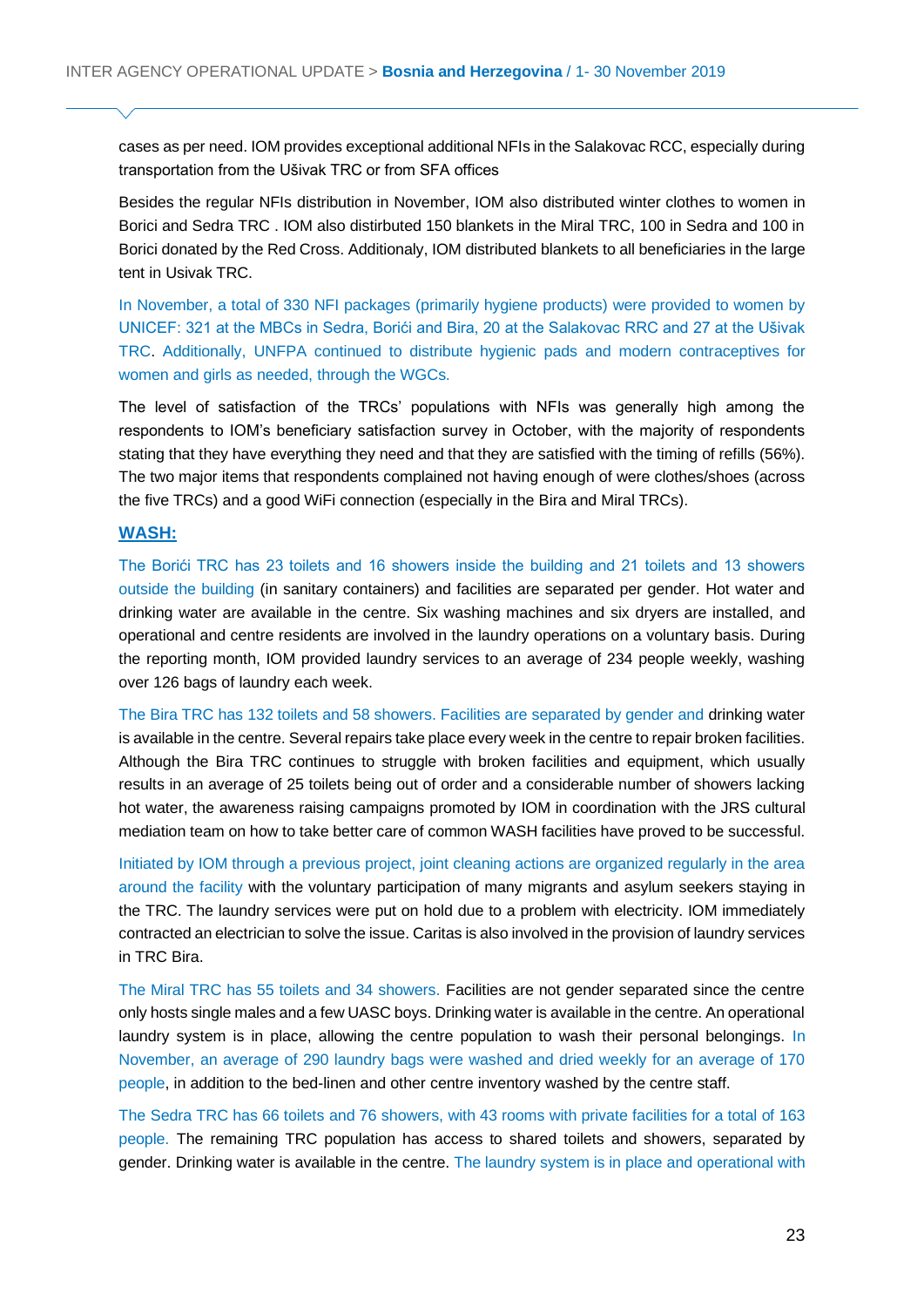six washing machines and six dryers washing an average of 270 laundry bags for an average of 190 residents weekly. The TRC population contributes to the laundry operations on a voluntary basis. Minor challenges with the availability of hot water and WASH facilities persist.

The Ušivak TRC has 33 toilets and 28 showers and facilities are separated by gender. Hot water and drinking water are available at the centre. The centre population is actively involved in cleaning and maintenance of the centre, during food distribution, and in the organization of the centre's communal activities and spaces. A laundry system is in place with two industrial washing machines and one industrial dryer. During the reporting month an average of 250 bags for an average of 280 residents were washed weekly

IOM continues to support disinfection, deratization and disinsection measures in all TRCs in USC. Disinfections are organized weekly, while disinsections take place monthly, and deratization take place every three months.

WASH facilities at House of All are separated by room, with 21 toilets and 21 showers for approximately 70 residents.

#### **Food:**

Asylum seekers accommodated in the Delijaš AC are provided with a monthly food package by the MoS in accordance with recommendations made by a nutritionist at the Sarajevo Federal Institute for Public Health. Further to this food package, additional food and supplements are provided for pregnant women, chronically ill individuals, and children up to the age of 10. A fresh food allowance to the amount of BAM 30 per month is also given to every asylum seeker at the Centre. BHWI provide additional support with nutritional needs in specific cases as per recommendations made by a doctor.

The Red Cross Mostar Branch, supported by IOM, prepares and distributes three meals per day to asylum seekers and migrants at the Salakovac RRC. In November, 17,827 meals were provided. BHWI provides additional support with nutritional needs in specific cases as per recommendations made by a doctor. Caritas supported with food babies in coordination with the management of the centre.

In the four TRCs in USC managed by IOM, IOM/the Red Cross (the Bihać and USC branches) continued to support the provision of three meals (breakfast, lunch and dinner) and two fruit snacks per day. Meals are prepared and distributed in-line with international standards that guarantee sufficient nutritional calorie intake. In the Sedra and Miral TRCs, meals are prepared on-site, whereas for the Bira and Borići TRCs, the Red Cross prepares meals at their own premises and transports them to the site.

In November, IOM/the Red Cross provided a total of 2,949 meals in the Borići TRC, 108,645 meals in the Bira TRC, 21,265 meals in the Sedra TRC, and 29,633 meals in the Miral TRC.

In all TRCs, IOM provides specialized food (gluten-free, vegetarian) to those with specific dietary requirement upon a doctor's recommendation/medical prescription or to those who are vegetarians. For example, during in November, IOM and the Red Cross provided special food to four people with diabetes accommodated in Sedra TRC, vegetarian food to 11 people accommodated in the Bira TRC and nine in Miral TRC. And food without beef to people of Indian nationality accommodated in the Miral TRC, following their request. School children receive an early breakfast on school-days and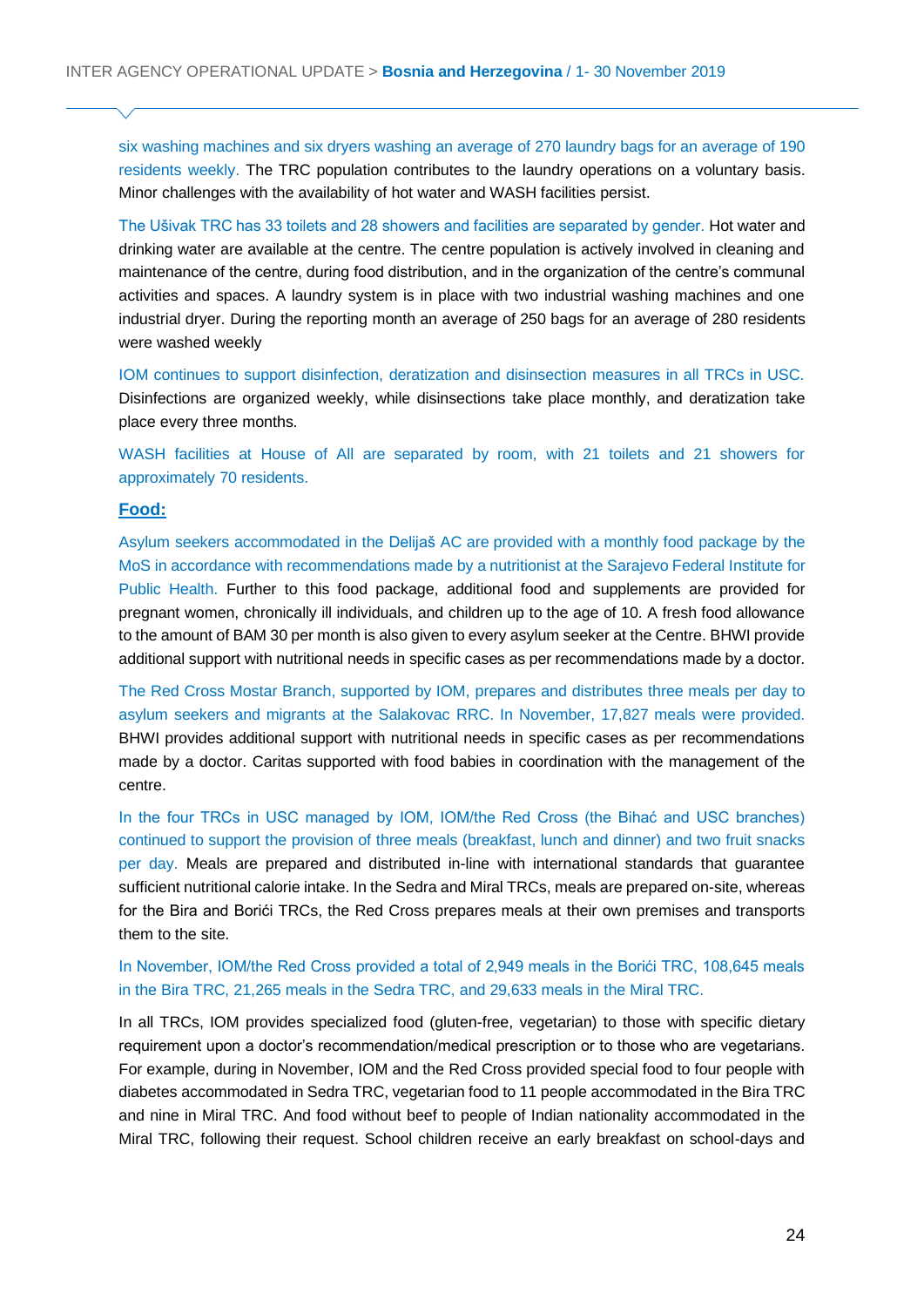additional milk is distributed daily to parents or care-takers of children. Additionally, IOM/Red Cross provide food for the families who wait for transportation to Bihać in front of Miral TRC.

Open kitchens equipped by IOM for the centre populations to cook their own food are operational in the Sedra, Miral, and Bira TRCs. In the Borići TRC, works to establish an open kitchen are ongoing, and will be completed next month. The centre population is actively involved in keeping these spaces clean. In the Bira TRC, one voluntary focal point has been appointed for this purpose.

In the Ušivak TRC, three meals per day plus two fruit snacks are prepared and distributed with the support of Pomozi.ba and the EU. Meals are prepared and distributed in-line with international standards that guarantee nutritional value, variety and a daily calorie intake. In November, 48,136 meals were distributed. Pomozi.ba does not have the capacity to provide for specialized food for medical cases, or for extra nutritional food for pregnant and lactating women.

Migrants and asylum seekers accommodated by House of All are provided with food such that they can prepare three meals for themselves per day.

Asylum seekers accommodated in the ŽsU protective shelter are provided with groceries such that they can prepare meals for themselves in-line with their own practices and schedules.

UNICEF, in partnership with ŽsU, SOS Children's Villages, and World Vision, operated Mother Baby Corners (MBC) at the Salakovac RRC, and the Ušivak, Borići, Bira, and Sedra TRCs. MBCs provide parents with IYCF counselling, information/awareness raising on breastfeeding and hygiene, psychosocial counselling, and support the provision of infant food and hygiene products. In November, a total of 113 mothers and 147 children (64 girls and 83 boys) under five benefitted from MBC services: 18 mothers and 32 children (15 girls and 17 boys) at the Salakovac RRC; 23 mothers and 32 children (11 girls and 21 boys) at the Ušivak TRC; 30 mothers and 38 children (18 girls, 20 boys) at the Borići TRC; two mother and two children (one girl and one boy) at the Bira TRC; 40 mothers and 43 children (19 girls, 24 boys) at the Sedra TRC.

UNICEF and DRC prepared IYCF materials and printed them in English, Arabic, and Persian. The materials were disseminated to target migrants and asylum seekers in TRCs in USC within MBC and medical/paediatric units following parents/caregiver counselling. UNICEF and DRC continue to follow up with IYCF activities and strengthen the capacities of relevant staff.

Outreach Protection Teams supported by ECHO and UNHCR, during the month of November, provided energy saving food supplies and emergency non-food items for the most vulnerable refugees, asylum seekers and migrants (including families, UASC and single adult males) identified in the pushback areas or disembarkation points in USC (Ključ and Bosanska Otoka). In total, 2,695 people were assisted with food items NFIs distributed. Provision of emergency food and non-food items was supported through ECHO funding.

#### **Education and leisure:**

UNICEF, in cooperation with the Ministry of Education in USC and with Save the Children, enrolled 81 children in five primary schools in Bihać and Cazin municipalities. Since the beginning of the year, total of 385 children (148 girls and 273 boys) attended the primary and summer schools. In two schools (Ostrožac – unit Prošići and Prekounje), in USC, the preparatory classrooms have started. Children will start in those preparatory classrooms prior to their placement into regular classrooms. Furthermore, UASC between 6 and 15 years were also enrolled into primary schools in Bihać.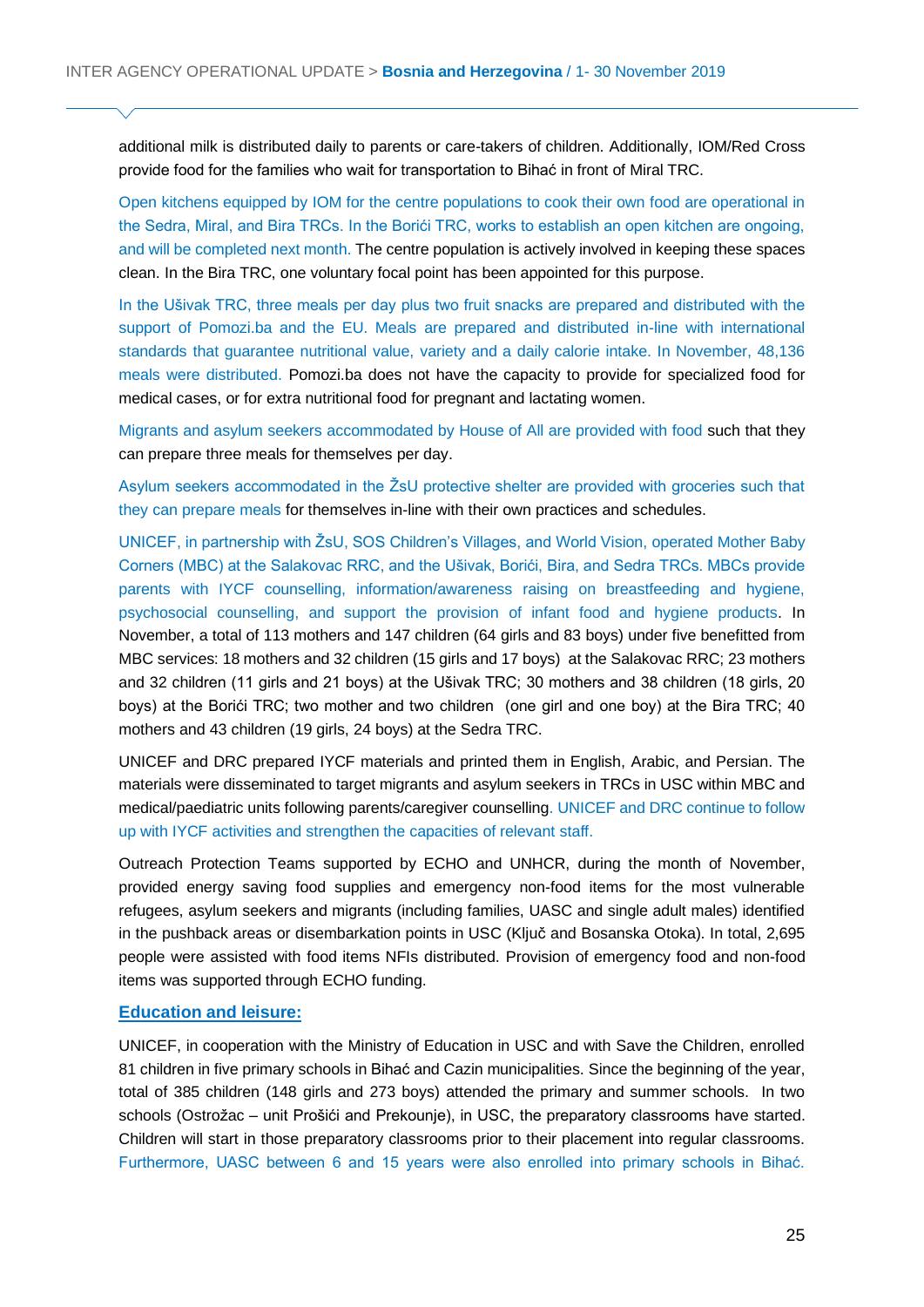Currently 5 UASC (one new UASC in November) are attending schools. All children that were enrolled in the previous school year are to continue this school year within the same schools.

In the beginning of November, UNICEF held a Healing and Education through Art training, reaching

42 teachers from primary schools in USC, as well as relevant staff members of Save the Children and Zene sa Une.

UNICEF jointly with Save the Children team of cultural mediators in education, held informative meetings with the UASC from the Bira TRC, regarding the procedure of their enrolment into primary education in USC. The teams continued to support the children at schools by accompanying them to and from the school, assisting them in their individual school work as well as assist



*ZsU/TRC Bira* 

teachers in school for more effective and efficient teaching processes.

Further, children attending the CFS in the Bira, Borići, and Sedra TRCs, as well as in protective shelter, participated in educational and creative workshops over the month, provided by ŽsU in partnership with UNICEF.

Asylum seeker children in the Salakovac RRC are still excluded from formal and structured nonformal education, pending approval of the Cantonal Government. VP previously submitted appeals to the Ombudsperson and in May received reply that appeals have been submitted to the MoS and the Ministry of Education (MoE) of HNC for further observations. In lieu of approval from the HNC MoE for asylum seeker children to attend school, "My School", a custom education program (attended by 38 children) run by BHWI continued in November in the Salakovac RRC.

In the Salakovac RRC, BHWI, supported by UNHCR, provide a range of activities, including knitting workshops, women's aerobics, and sports and recreational activities. Childcare services are provided during the activities as needed.

In the Delijaš AC, BHWI, supported by UNHCR, provide activities for children and adults, including, educational activities for children with a focus on preparing for school enrolment in the BiH education system, sports and recreational activities and Bosnian/Croatian/Serbian lessons.

In the Ušivak TRC, recreational activities provided by BHWI were affected by the high turnover of people in the TRC. Despite this, several activities were organized in smaller groups or on an individual level. These included occupational therapy sessions such as drawing, decoupage, board games, and manicure workshops. In November, IOM organized a tennis, volleyball and chess tournament in Ušivak TRC, in addition to IT workshops organized by the World Vision.

In the Bira TRC, during the month of November, Church World Service (CWS) provided educational and recreational activities. The aim of the activities was to strengthen the capacity of beneficiaries for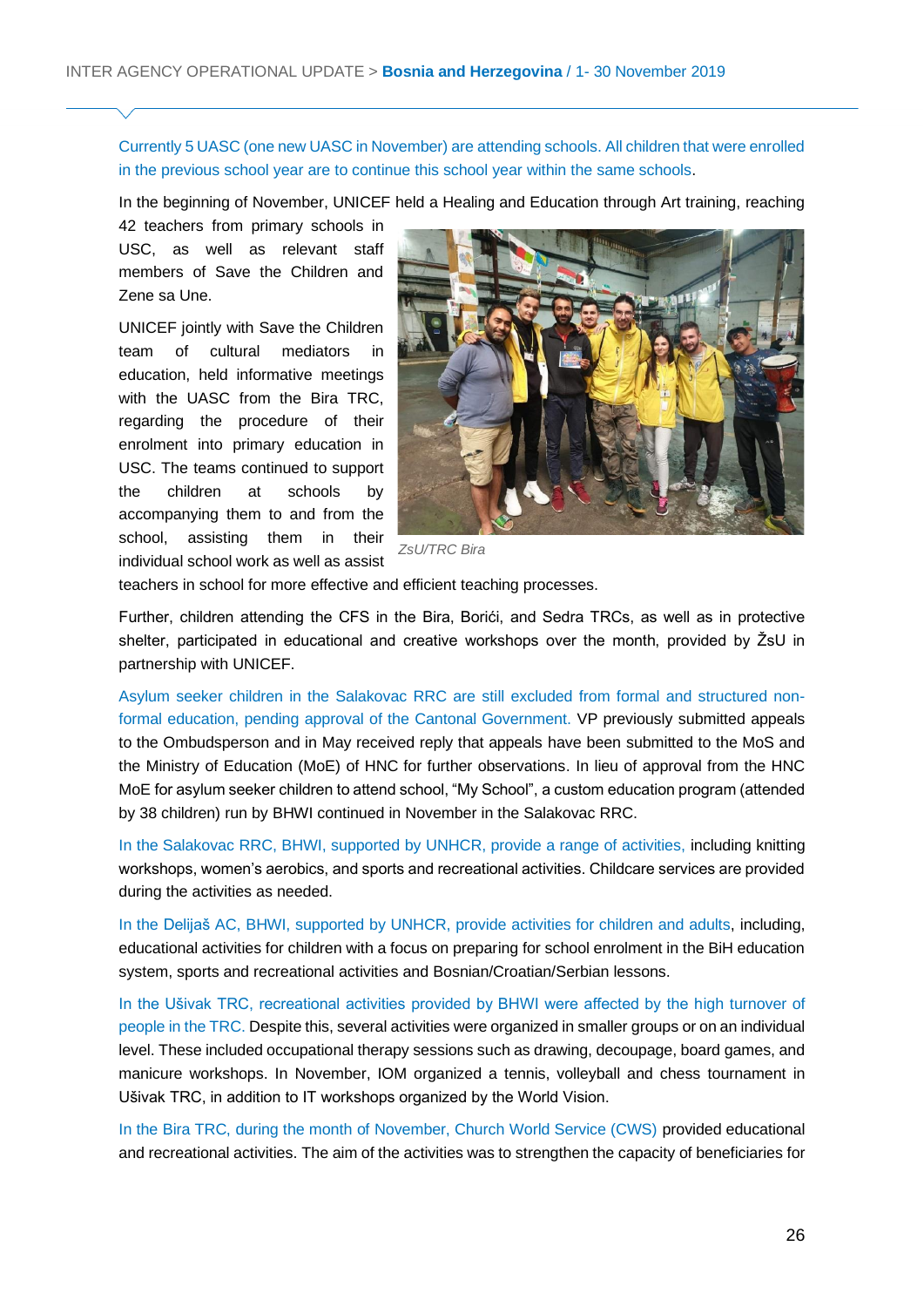easier integration into the local community, to contribute to their resilience, and to increase their knowledge on the challenges ahead. In addition, IPSIA serves hot tea, as per usual, and organises recreational and educational activities.

The Integration Centre Units (ICU) ran by ŽsU, continue to offer a range of intercultural activities in the Sedra TRC and Bira TRCs. The spaces are equipped with computers, board games, playing cards, handicrafts, internet, library, etc. In the Bira TRC in November, 312 men participated in ICU activities. At the Sedra TRC, 186 people (96 women and 90 men) participated in ICU activities. IOM staff continued to organize English classes twice a week in the Miral TRC.

Partners in Borići TRC started providing Bosnian language classes for adults. In mid-October, the centre's population was invited to watch a football match free of charge by a local football club official.

#### **Durable solutions, support to host communities, and social cohesion:**

DRC, with the support of UNHCR-funding and in cooperation with the Swiss Agency for Development and Cooperation (SDC) is finalising, the reconstruction works of the existing Pulmonary & Infectious Department of the Cantonal Hospital *Dr. Irfan Ljubijankić* in Bihać which will enable expantion of capacities for additional, 18-26 patients. Basic set of furniture and medical equipment have been procured. The official opening of the restored department will be organised in January 2020.

UNHCR together with VP BiH continue to provide information and assistance to asylum seekers and refugees regarding the family reunification procedure.

#### **Assisted Voluntary Returns and Reintegration (AVRR)**

With the support of the EU and the Netherlands, IOM provided more than 2,310 information sessions in the centres assisted 50 people in returning to their CoO in November.



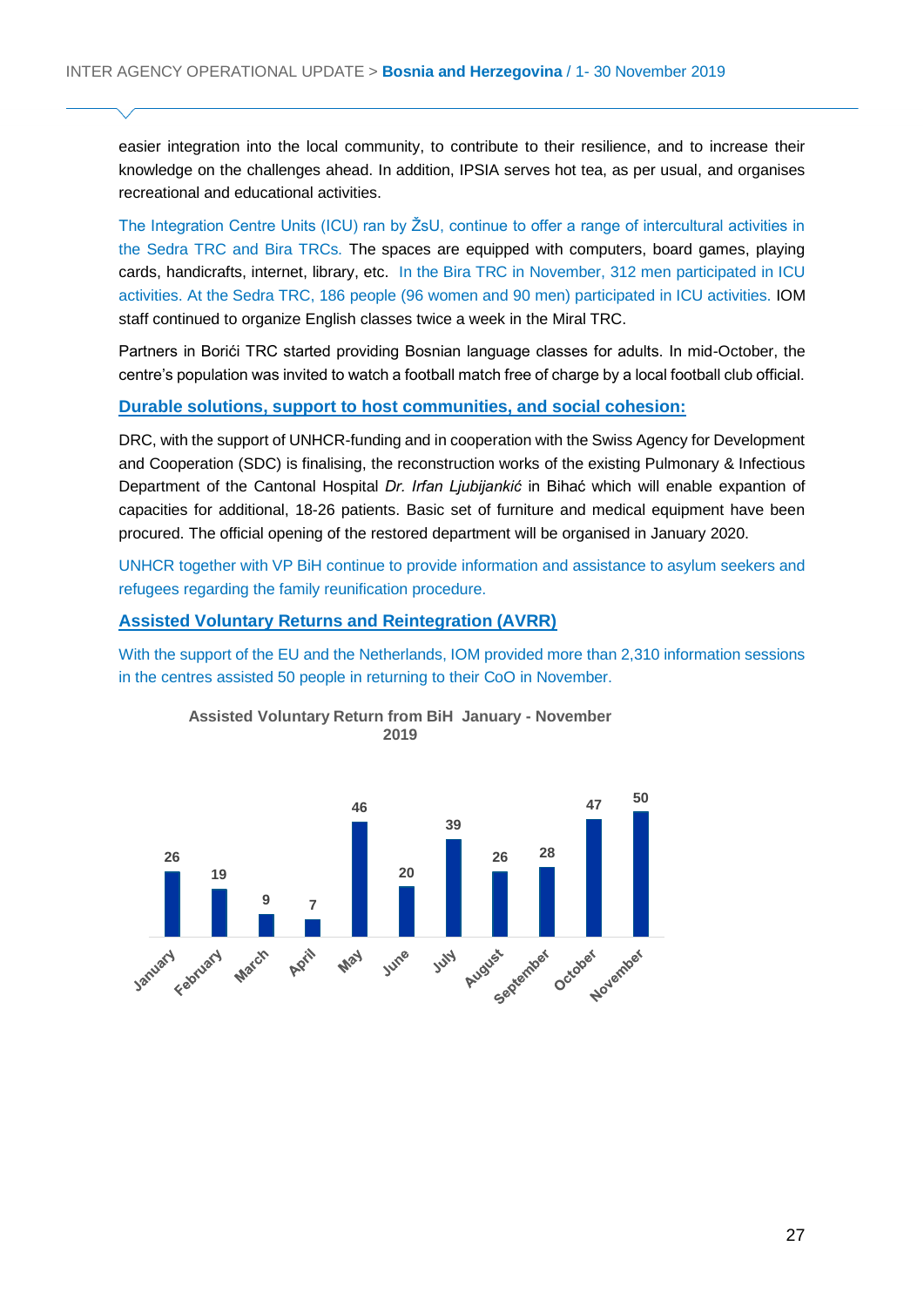

IOM provides outreach, dissemination of information, provision of counselling and logistical assistance to return and reintegration applying established eligibility criteria for AVR assistance, as well as for more comprehensive reintegration assistance, implemented consistently by IOM throughout the Western Balkan region. IOM provides operational and logistical support in obtaining travel documents, facilitating fit-to-travel health checks, and providing airline tickets as well as transit assistance as required. IOM AVRR assistance includes limited accommodation while waiting for repatriation (two days for all cases, and for the entire waiting period for vulnerable cases only), support in obtaining travel documents, travel costs, and limited cash-transfer for reinstallation and onward transportation in the country of return. For medical and vulnerable cases, medical costs as well as inkind reintegration assistance in the form of grants for education, training or business start-ups is provided.

#### The Bihać CSW multidisciplinary team, in cooperation with UNICEF, continued organizing activities aimed at social cohesion of UASC and local adolescents.

#### **In terms of other small-scale initiatives:**

- Integration activities for children from the Borići TRC take place at the CFS, including creative reading workshops, illustration, puppet creation, and art.
- The hair dressing salon established in the Sedra TRC by IOM is running with the supervision of ŽsU. The centre population provides hair dressing services.
- IOM organizes weekly "movie nights" for the population of the Miral and Borići TRC. Each week, a movie from a different country is screened in the centres.
- In Borići TRC, IOM established social activities working group comprised of partners and community representatives. The group is chaired by IOM and will meet on monthly basis. Last month the WG had its first meeting where they agreed on ToR and planned the schedule for the next five weeks. The idea of the WG is to create various workshops and activities for the centre population. During November some activities already took place, such as sewing and painting workshops and aerobics.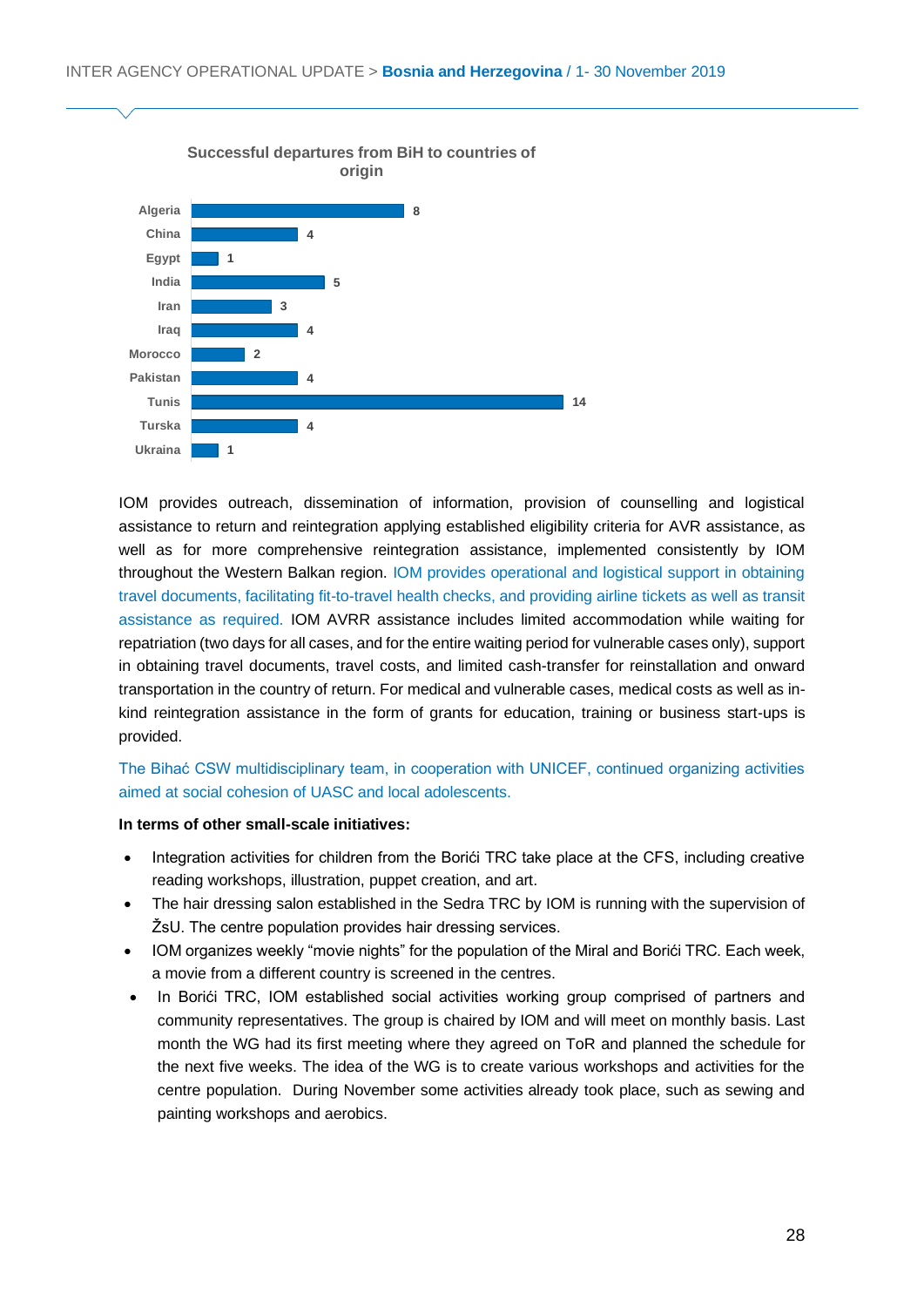- One of the community-based initiatives (facilitated by DRC with UNHCR support) resulted in the preparation of sewing workshop which will be producing bed linen and hygiene items for both the community within TRC but also for local vulnerable population.
- World Vision provided a range of activities for those in the Ušivak TRC, including non-formal education activities, sports and recreational activities, and an information desk.

#### **Safety and security**

IOM and Security staff are present 24/7 at all TRCs and working to prevent and respond to safety and security risks and incidents. Inspections and internal investigations of thefts and misconduct of the centre population are regularly carried out and video-surveillance or other distant monitoring mechanisms are in place in all centres excluding the Sedra TRC.

Throughout the month of November, the security situation in all TRCs was relatively stable, with only a few security incidents reported. The minor incidents recorded were all resolved through disciplinary meetings with the people involved.

IOM has a Security Unit composed of an IOM staff member appointed as Security Assistant for each centre. Security Assistants oversee the implementation of the Minimal Operating Security Standards and of coordinating all the security procedures

The UN briefing for USC Police that was agreed to be held in November was moved to the beginning of December. UNDSS obtained the agreement with the USC Police, for organizing, a UN training for middle management police officers (approximately 50-60 participants). UNHCR, IOM, UNICEF, UNFPA and UNDSS will brief the participants on issues concerning protection, vulnerable categories and children, legal issues, status of UN Personnel, cultural mediators and implementing partners.

During November, IOM Security Coordinator sent an advisory to all staff in USC on how to act in the period when protests were announced. There was a small protest in front of Bira, however it went smoothly without incidents.

#### **Communication and visibility**

As the contract of Bira TRC expired during November, the centre attracted a large number of media, including Deutsche Welle, Nova TV BH, TENEN PLUS, ARD, RTL HR, and Focus Online. Borici TRC was also visited by several journalists, such as Swiss Public Radio, Focus Online, Piazzapulita TV, Nova TV and ZD. Sedra TRC was visited by RTL Germany, and Usivak TRC was visited by HRT television, TV Liberty and Slobodna Europa radio.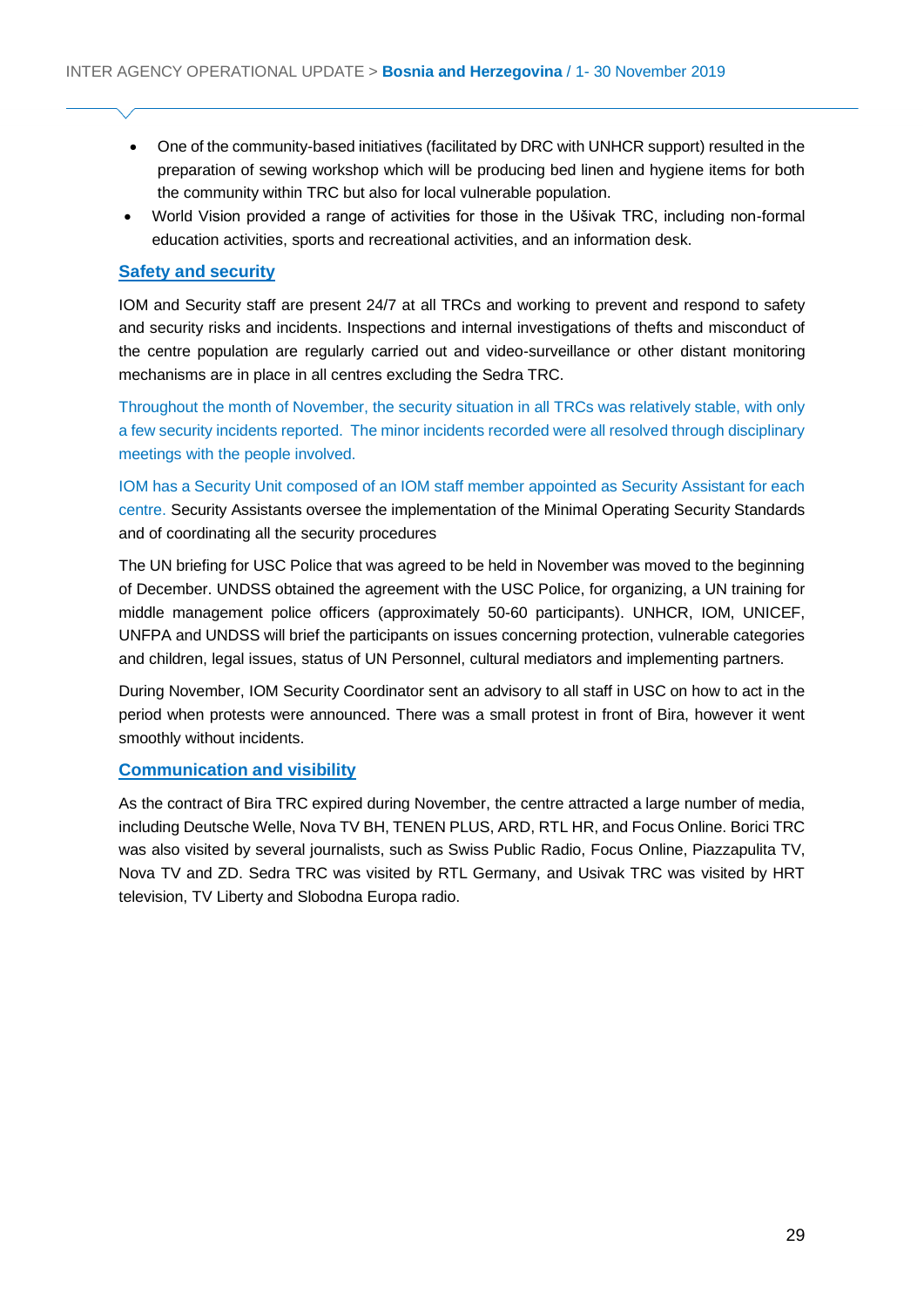### Map of Key Sites and Locations

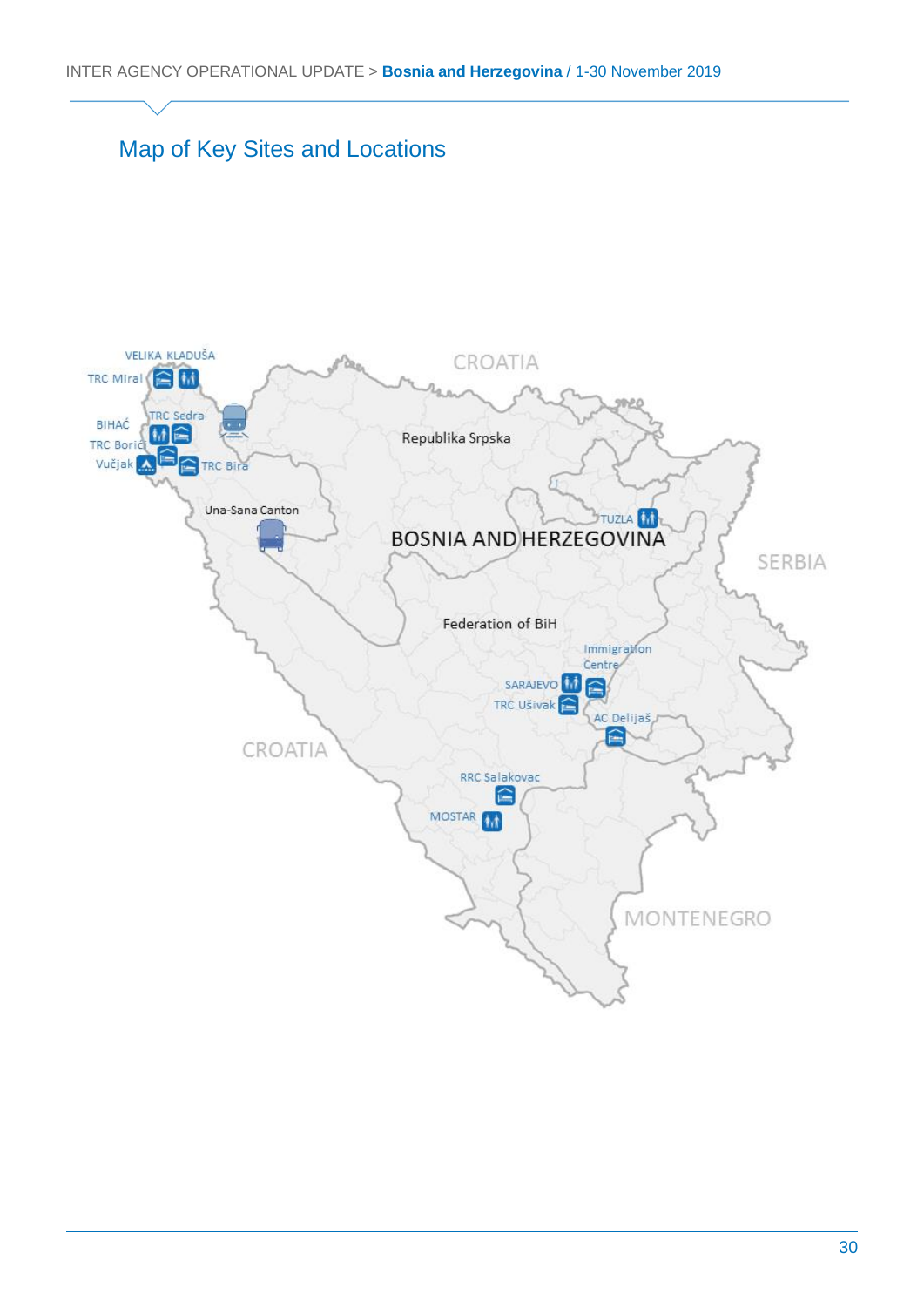| 3W                                                                                                                                                                                                                                                                                                           |                                                            |                                                                           |                                                                           |                                                                           |                                                                          |                                     |                                                                                |                                                 |                                 |                                                 |                                                                       |                                  |                                        |                                  |                                        |               |
|--------------------------------------------------------------------------------------------------------------------------------------------------------------------------------------------------------------------------------------------------------------------------------------------------------------|------------------------------------------------------------|---------------------------------------------------------------------------|---------------------------------------------------------------------------|---------------------------------------------------------------------------|--------------------------------------------------------------------------|-------------------------------------|--------------------------------------------------------------------------------|-------------------------------------------------|---------------------------------|-------------------------------------------------|-----------------------------------------------------------------------|----------------------------------|----------------------------------------|----------------------------------|----------------------------------------|---------------|
| <b>Location</b>                                                                                                                                                                                                                                                                                              |                                                            |                                                                           |                                                                           |                                                                           |                                                                          |                                     |                                                                                |                                                 |                                 |                                                 |                                                                       |                                  |                                        |                                  |                                        |               |
|                                                                                                                                                                                                                                                                                                              | <b>Una-Sana Canton</b>                                     |                                                                           |                                                                           |                                                                           | Sarajevo Canton                                                          |                                     |                                                                                |                                                 |                                 | <b>HNC</b>                                      | Other                                                                 |                                  |                                        |                                  |                                        |               |
|                                                                                                                                                                                                                                                                                                              | USC, Other,<br>estimate                                    | Borići TRC,<br>Bihać                                                      | <b>Bihać</b><br>Bira TRC,                                                 | Sedra TRC,<br>Cazin                                                       | Miral TRC,<br>Velika Kladuša                                             | Žene sa Une                         | Ušivak TRC,<br>Hadžići                                                         | <b>House of All</b>                             | Other,<br>Sarajevo,<br>estimate | Asylum<br>Delijaš<br>Centre                     | Salakovac<br>Refugee RC                                               | counted in total)<br>Vucjak (not | Tuzla and<br>Mostar Other,<br>estimate | Immigration<br>Centre            | Awaiting<br>asylum, private<br>accomm. | <b>Totals</b> |
| (Population numbers below are a mixture of estimates and counts, depending on location. The numbers below are the most recent available. It must be kept in<br><b>Key population estimates</b><br>mind that populations at this sites fluctuate on a daily basis and the below is a snapshot) (22 September) |                                                            |                                                                           |                                                                           |                                                                           |                                                                          |                                     |                                                                                |                                                 |                                 |                                                 |                                                                       |                                  |                                        |                                  |                                        |               |
| <b>Total Size</b>                                                                                                                                                                                                                                                                                            | 3,500                                                      | 297                                                                       | 1,275                                                                     | 305                                                                       | 545                                                                      | $\overline{7}$                      | 655                                                                            | 49                                              | 200                             | 9                                               | 83                                                                    | $\overline{\phantom{a}}$         | 200                                    | 53                               | 140                                    | 7,318         |
| Of which, UASC                                                                                                                                                                                                                                                                                               | $\overline{\phantom{a}}$                                   | 3                                                                         | 162                                                                       | $\overline{4}$                                                            | 11                                                                       | $\Omega$                            | 20                                                                             | $\mathbf 0$                                     | $\sim$                          | $\Omega$                                        | $\mathbf 0$                                                           |                                  | $\blacksquare$                         | $\Omega$                         | $\Omega$                               | 200           |
| Of which, children                                                                                                                                                                                                                                                                                           | $\blacksquare$                                             | 131                                                                       | 206                                                                       | 134                                                                       | 11                                                                       | 3                                   | 99                                                                             | 23                                              | $\bar{\phantom{a}}$             | $\mathbf 0$                                     | 40                                                                    | $\mathbf{r}$                     | $\blacksquare$                         | $\mathbf 0$                      | 54                                     | 701           |
| Of which, women & girls                                                                                                                                                                                                                                                                                      | ٠                                                          | 128                                                                       | 3                                                                         | 120                                                                       | $\mathbf 0$                                                              | 3                                   | 75                                                                             | 21                                              | $\overline{a}$                  | 6                                               | 39                                                                    |                                  | $\blacksquare$                         | $\mathbf 0$                      | 56                                     | 451           |
| Of which, single women                                                                                                                                                                                                                                                                                       | $\overline{\phantom{a}}$                                   | 13                                                                        | $\mathbf 0$                                                               | 3                                                                         | $\mathbf 0$                                                              | $\mathbf 0$                         | $\overline{2}$                                                                 | $\mathbf 0$                                     | $\blacksquare$                  | $\mathbf 0$                                     | 5                                                                     |                                  | ä,                                     | $\mathbf 0$                      | 5                                      | 28            |
| Of which, family members                                                                                                                                                                                                                                                                                     | ٠                                                          | 269                                                                       | 136                                                                       | 287                                                                       | $\mathbf 0$                                                              | $\mathbf 0$                         | 168                                                                            | 49                                              | ÷,                              | $\overline{1}$                                  | 19                                                                    |                                  | ٠                                      | $\mathbf 0$                      | 89                                     | 1,018         |
| Of which, asylum seekers                                                                                                                                                                                                                                                                                     | ÷,                                                         | 50                                                                        | 18                                                                        | 101                                                                       | $\overline{1}$                                                           | $\mathbf 0$                         | 20                                                                             | 17                                              | $\blacksquare$                  | $\mathbf 0$                                     | 29                                                                    |                                  | $\overline{\phantom{a}}$               | 9                                | 111                                    | 356           |
| Of which, awaiting asylum registration                                                                                                                                                                                                                                                                       |                                                            | 23                                                                        | 521                                                                       | 14                                                                        | 162                                                                      | $\mathbf{1}$                        | 387                                                                            | $\overline{4}$                                  | $\overline{a}$                  | $\mathbf{1}$                                    | 45                                                                    |                                  | ä,                                     | $\Omega$                         | 29                                     | 1,187         |
| <b>Sector</b>                                                                                                                                                                                                                                                                                                |                                                            |                                                                           |                                                                           |                                                                           |                                                                          |                                     |                                                                                |                                                 |                                 |                                                 |                                                                       |                                  |                                        |                                  |                                        |               |
| <b>Shelter</b>                                                                                                                                                                                                                                                                                               | $\blacksquare$                                             | SFA,<br><b>IOM</b>                                                        | SFA,<br><b>IOM</b>                                                        | <b>IOM</b>                                                                | SFA,<br><b>IOM</b>                                                       | ŽsU/<br><b>UNHCR</b>                | SFA,<br><b>IOM</b>                                                             | HoA                                             | $\sim$                          | MoS/AS/<br><b>UNHCR</b>                         | MHRR/<br>MoS/AS/<br><b>UNHCR</b>                                      | Red<br>Cross<br>Bihać            |                                        | MoS, SFA                         |                                        |               |
| ≏<br><b>Centre Management</b>                                                                                                                                                                                                                                                                                | $\blacksquare$                                             | SFA,<br><b>IOM</b>                                                        | SFA,<br><b>IOM</b>                                                        | SFA,<br><b>IOM</b>                                                        | SFA,<br><b>IOM</b>                                                       | ŽsU                                 | SFA,<br><b>IOM</b>                                                             | HoA                                             | $\blacksquare$                  | MoS/AS                                          | MHRR/<br>MoS/AS                                                       | Red<br>Cross<br>Bihać            | $\blacksquare$                         | MoS, SFA                         |                                        |               |
| <b>Protection</b>                                                                                                                                                                                                                                                                                            | UNHCR/<br>DRC/VP/<br>IOM,<br>CSW,<br>UNICEF/<br><b>StC</b> | UNHCR/<br>DRC/VP.<br>UNICEF/<br>ŽsU/StC.<br>IOM,<br>CSW,<br>UNFPA/<br>MdM | UNHCR/<br>DRC/VP.<br>UNICEF/<br>ŽsU/StC,<br>IOM,<br>CSW,<br>UNFPA/<br>MdM | UNHCR/<br>DRC/VP,<br>UNICEF/<br>ŽsU/StC,<br>IOM,<br>CSW,<br>UNFPA/<br>MdM | UNHCR/<br>DRC/VP,<br>UNICEF/<br>ŽsU/StC.<br>IOM,<br>CSW,<br><b>UNFPA</b> | ŽsU,<br>DRC/<br>VP/UNH<br><b>CR</b> | UNHCR/<br><b>VP</b><br>/BHWI/<br>DRC.<br>CSW,<br>UNICEF/<br>SoS,<br><b>IOM</b> | HoA,<br>BHWI/<br>VP/<br>UNHCR,<br><b>UNICEF</b> | UNHCR/<br>VP/<br><b>BHWI</b>    | MoS/AS,<br>UNHCR/<br>BHWI/<br>VP.<br><b>CSW</b> | UNHCR/<br>BHWI/<br>VP.<br>DRC,<br>UNCEF/<br>WV.<br>IOM,<br><b>CSW</b> |                                  | $\sim$                                 | UNHCR/<br>BHWI/VP.<br><b>CSW</b> | UNHCR/<br>VP/<br><b>BHWI</b>           |               |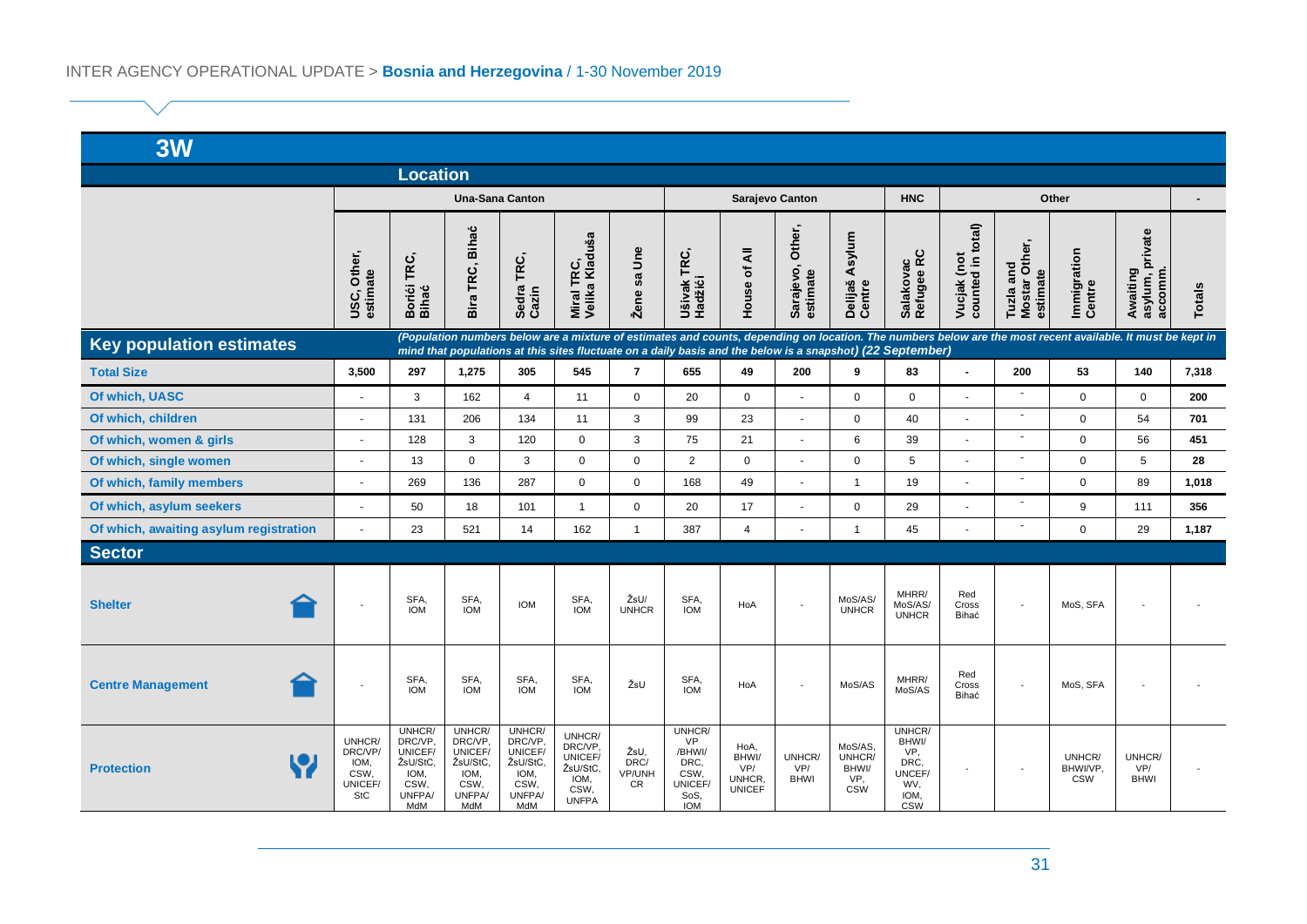#### INTER AGENCY OPERATIONAL UPDATE > **Bosnia and Herzegovina** / 1- 30 November 2019

| <b>Health</b>               | ङ्क         | $\blacksquare$                                  | DRC,<br>JRS.<br>UNICEF.<br>UNFPA/<br>MdM,<br>DZ, CH | DRC,<br>JRS,<br>UNICEF.<br>UNFPA/<br>MdM,<br>DZ, CH           | DRC,<br>JRS.<br>UNICEF,<br>UNFPA/<br>MdM,<br>DZ, CH    | DRC,<br>DZ, CH,<br><b>JRS</b>                   | DRC,<br>DZ, CH                           | DRC,<br>UNICEF/<br>WV/SoS,<br>DZ, CH                          | UNICEF/<br>WV/<br>SoS, DZ                    | $\sim$         | MoS/AS/<br>UNHCR,<br>DZ, CH,<br><b>DRC</b> | MoS/AS,<br>UNHCR,<br>DZ, CH,<br>DRC.<br><b>IOM</b>       | $\sim$                   | $\overline{\phantom{a}}$ | SFA, DZ                  |           |  |
|-----------------------------|-------------|-------------------------------------------------|-----------------------------------------------------|---------------------------------------------------------------|--------------------------------------------------------|-------------------------------------------------|------------------------------------------|---------------------------------------------------------------|----------------------------------------------|----------------|--------------------------------------------|----------------------------------------------------------|--------------------------|--------------------------|--------------------------|-----------|--|
| <b>Non-food items</b>       | <b>NFI</b>  | IOM,<br><b>UNICEF</b>                           | CoBRC,<br>IOM,<br>UNFPA,<br>UNICEF/<br>StC/ŽsU      | CoBRC,<br>IOM,<br>UNICEF/<br>StC/ŽsU,<br>CSW,<br><b>UNFPA</b> | IOM.<br>UNFPA,<br>UNICEF/<br>StC/ŽsU                   | CoBRC,<br><b>IOM</b>                            | ŽsU                                      | IOM,<br>Pomozi,<br>UNHCR,<br>RC<br>Caritas,<br>UNICEF/<br>SoS | HoA                                          | $\overline{a}$ | MOS/<br>AS/<br>UNHCR/<br>BHWI,<br>Caritas  | RC,<br>UNHCR/<br>BHWI,<br>UNICEF/<br>WV,<br>Caritas      | Red<br>Cross<br>Bihać    | $\overline{\phantom{a}}$ | MoS/SFA                  |           |  |
| <b>WASH</b>                 | Ŧ           | <b>IOM</b>                                      | <b>IOM</b>                                          | IOM.<br>Caritas                                               | <b>IOM</b>                                             | <b>IOM</b>                                      | ŽsU                                      | <b>IOM</b>                                                    | HoA                                          | Pomozi.<br>ba  | MoS/AS/<br><b>UNHCR</b>                    | MHRR/<br>MoS,<br>UNHCR/<br>BHWI,<br>UNICEF/<br><b>WV</b> | Red<br>Cross<br>Bihać    | $\overline{\phantom{a}}$ | MoS/SFA                  |           |  |
| <b>Security/Safety</b>      | Ā           | N/A                                             | MoS/<br><b>SFA</b>                                  | MoS/<br><b>SFA</b>                                            | MoS/<br><b>SFA</b>                                     | MoS/<br><b>SFA</b>                              | ŽsU                                      | MoS/<br><b>SFA</b>                                            | HoA                                          | N/A            | MoS/AS/<br><b>UNHCR</b>                    | MHRR/<br><b>UNHCR</b>                                    | $\overline{\phantom{a}}$ | $\sim$                   | MoS/SFA                  |           |  |
| <b>Transport/ Logistics</b> | <b>THE</b>  | <b>IOM</b>                                      | <b>IOM</b>                                          | <b>IOM</b>                                                    | <b>IOM</b>                                             | <b>IOM</b>                                      | ŽsU,<br><b>IOM</b>                       | IOM,<br>UNHCR/<br><b>BHWI</b>                                 |                                              | $\blacksquare$ | MoS/AS/<br>UNHCR/<br>BHWI,<br><b>IOM</b>   | UNHCR/<br>BHWI,<br><b>IOM</b>                            | $\overline{\phantom{a}}$ | $\sim$                   | <b>IOM</b>               |           |  |
| <b>Administrative/Legal</b> | <b>Thin</b> | MoS/<br>SFA/<br>AS, IOM,<br>UNHCR/<br><b>VP</b> | MoS/<br>SFA,<br>IOM,<br>UNHCR/<br><b>VP</b>         | MoS/<br>SFA/<br>AS, IOM,<br>UNHCR/<br><b>VP</b>               | MoS/<br><b>SFA/</b><br>AS, IOM.<br>UNHCR/<br><b>VP</b> | MoS/<br>SFA/<br>AS, IOM,<br>UNHCR/<br><b>VP</b> | ŽsU, VP                                  | MoS/<br>SFA,<br>IOM.<br>UNHCR/<br><b>VP</b>                   | VP/<br><b>UNHCR</b>                          | $\sim$         | MoS/AS/<br>UNHCR/<br><b>VP</b>             | MHRR/<br>MoS/SF<br>A/AS,<br>UNHCR/<br><b>VP</b>          | $\blacksquare$           | $\overline{\phantom{a}}$ | MoS/SFA,<br>UNHCR/VP     | <b>VP</b> |  |
| <b>Education</b>            | N           | $\sim$                                          | UNICEF/<br>PA/StC/<br>MoE,<br><b>IOM</b>            | UNICEF/<br>PA/StC/<br>MoE,<br>IOM,<br><b>CWS</b>              | UNICEF/<br>PA/StC/<br>MoE,<br><b>IOM</b>               | $\sim$                                          | UNICEF/<br>PA/StC/<br>MoE,<br><b>IOM</b> | UNICEF,<br>WV/<br>SoS,<br><b>IOM</b>                          | UNICEF/<br>WV/<br>SoS,<br>HoA,<br><b>IOM</b> | $\mathbf{r}$   | MoS/AS/<br>UNHCR/<br><b>BHWI</b>           | UNHCR/<br>BHWI,<br>UNICEF/<br><b>WV</b>                  | $\blacksquare$           | $\overline{\phantom{a}}$ | $\overline{\phantom{a}}$ |           |  |
| <b>Food and nutrition</b>   |             | IOM/<br>CoBRC                                   | IOM/<br>CoBRC,<br>UNICEF/<br>ŽsU/StC                | IOM/<br>CoBRC<br>UNICEF/<br>ŽsU/StC                           | IOM/CR<br>C,<br>UNICEF/<br>ŽsU/StC                     | IOM/<br><b>CRC</b>                              | ŽsU                                      | Pomozi.<br>ba, IOM<br>UNICEF/<br>WV/SoS                       | HoA                                          | $\blacksquare$ | MoS/SA/<br>UNHCR,<br>Caritas               | RC/IOM,<br>UNICEF/<br>WV,<br>Caritas                     | Red<br>Cross<br>Bihać    | $\sim$                   | MoS/SFA                  |           |  |

Acronyms: AS, Asylum Sector / BHWl, Bosnia and Herzegovina Women's Initiative / CH, Cantonal Hospital / CoBRC, City of Bihać Red Cross / CRC, Cantonal Red Cross / CRS, Catholic Relief Services / CSW, Centre for Social Welf for Migration / **JRS**, Jesuit Refugee Services / MdM, Médecins du Monde / **MHRR**, Ministry of Human Rights and Refugees / **MoE,** Ministry of Education / **MoS**, Ministry of Security of Becargody P**A**, Pedagogic Academy / **R** *Žene sa Une.*